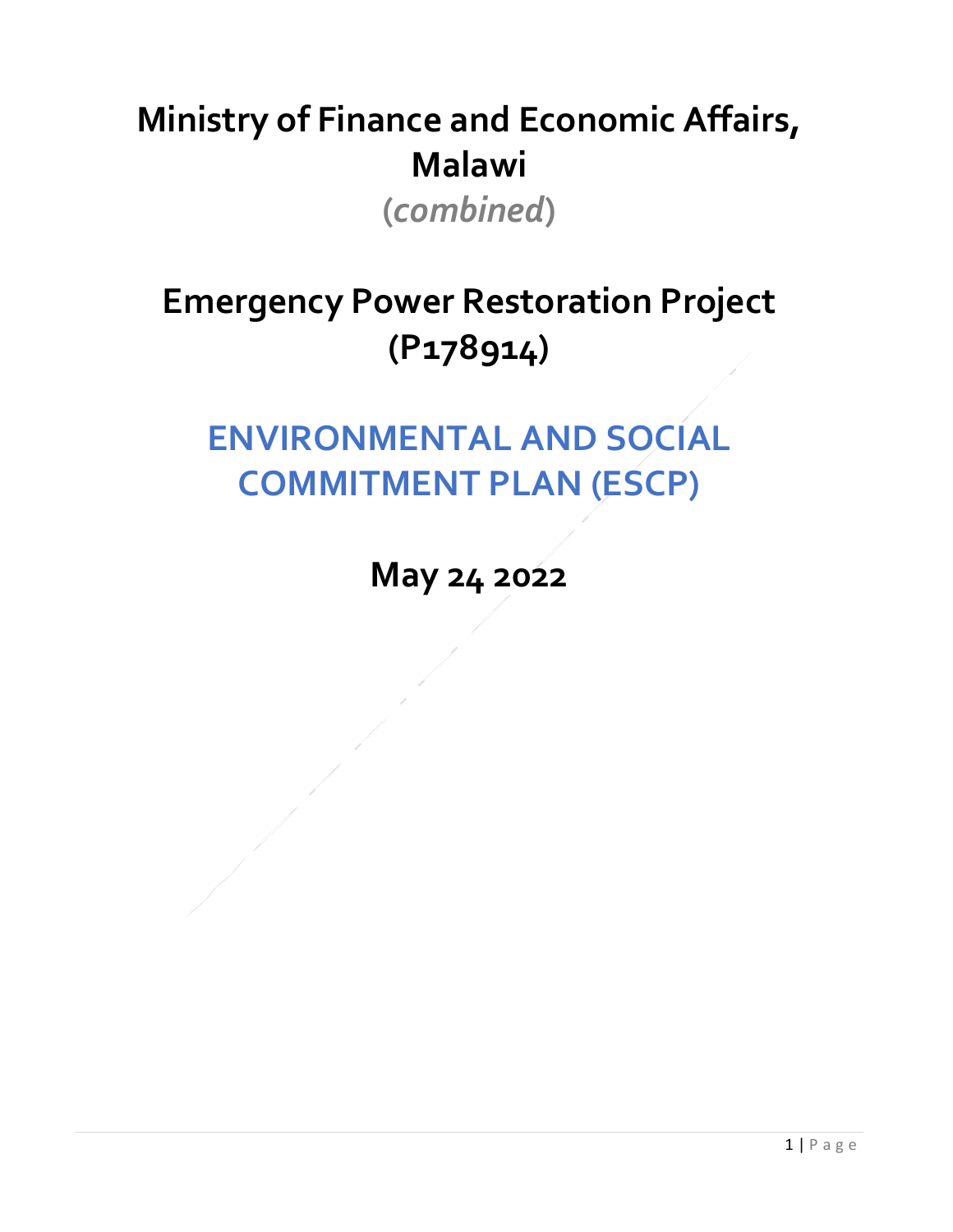## **ENVIRONMENTAL AND SOCIAL COMMITMENT PLAN**

- 1. The Government of Malawi (the Borrower) through its Ministry of Finance and Economic Affairs is implementing the Emergency Power Restoration Project (the Project), with the involvement of the Implementing Entities as set out in the Financing Agreement and Project Agreement. The International Development Association, the World Bank acting as the administrator, has agreed to provide financing (P178914) for the Project, as set out in the referred agreements.
- 2. The Borrower shall ensure that the project is carried out in accordance with the Environmental and Social Standards (ESSs) and this Environmental and Social Commitment Plan (ESCP), in a manner acceptable to the World Bank. The ESCP is a part of the Financing Agreement and the Project Agreement. Unless otherwise defined in this ESCP, capitalized terms used in this ESCP have the meaning ascribed to them in the referred agreements.
- 3. Without limitation to the foregoing, this ESCP sets out material measures and actions that the Borrower shall carry out or cause to be carried out, including, as applicable, the timeframes of the actions and measures, institutional, staffing, training, monitoring and reporting arrangements, and grievance management. The ESCP also sets out the environmental and social (E&S) instruments that shall be adopted and implemented under the Project, all of which shall be subject to prior consultation and disclosure, consistent with the ESS, and in form and substance, and in a manner acceptable to the World Bank. Once adopted, said E&S instruments may be revised from time to time with prior written agreement by the World Bank.
- 4. As agreed by the World Bank and the Borrower, this ESCP will be revised from time to time if necessary, during Project implementation, to reflect adaptive management of Project changes and unforeseen circumstances or in response to Project performance. In such circumstances, the Borrower and the World Bank agree to update the ESCP to reflect these changes through an exchange of letters signed between the World Bank and the Borrower's Minister of Finance of the Ministry of Finance and Economic Affairs. The Borrower shall promptly disclose the updated ESCP.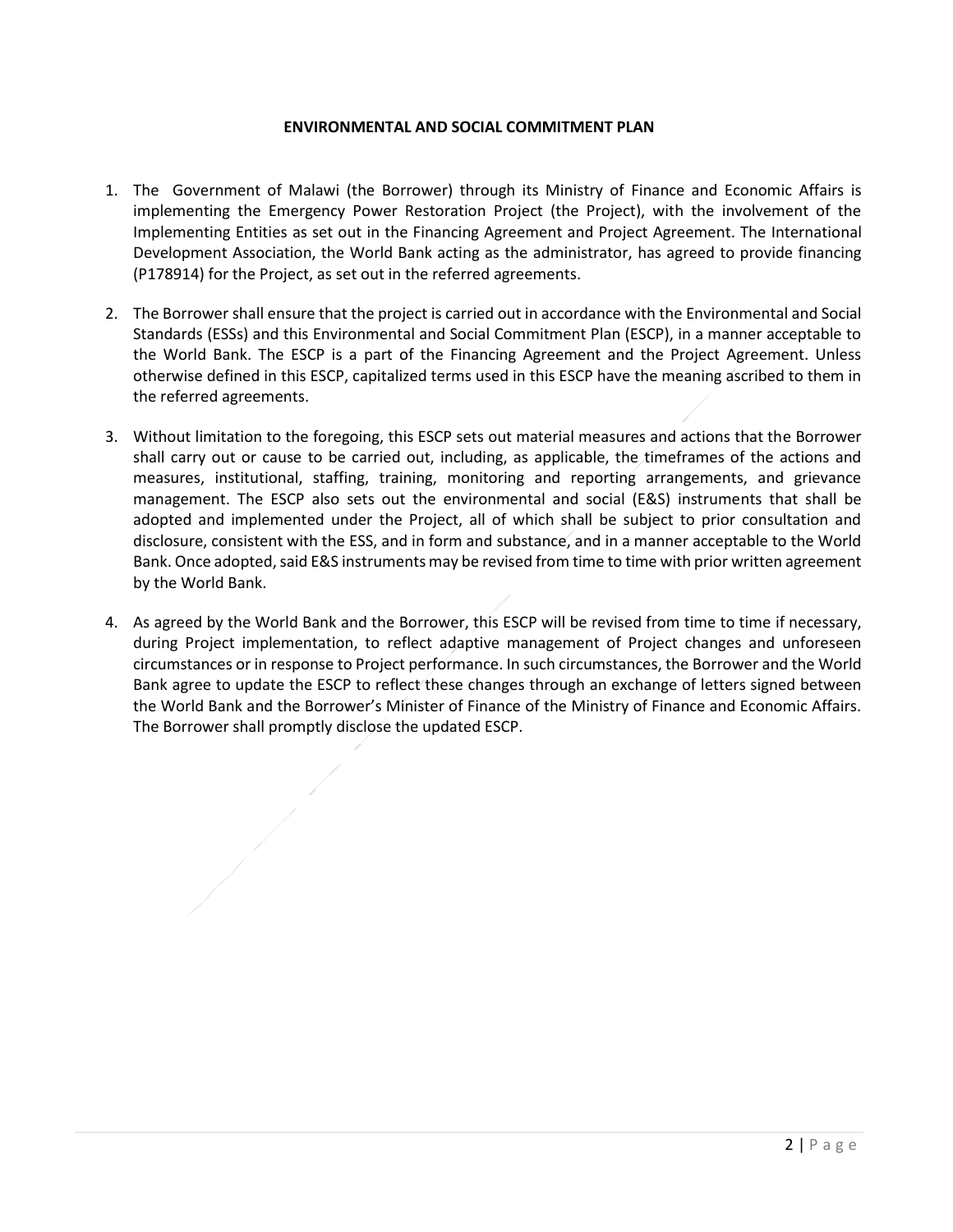|              | <b>MATERIAL MEASURES AND ACTIONS</b>                                                                                                                                                                                                                                                                                                                                                                                                                                                                                                                                                                                                                                                                                                                                                                                                                                                                                                                         | <b>TIMEFRAME</b>                                                                                                                                                                                     | <b>RESPONSIBLE ENTITY</b>             |
|--------------|--------------------------------------------------------------------------------------------------------------------------------------------------------------------------------------------------------------------------------------------------------------------------------------------------------------------------------------------------------------------------------------------------------------------------------------------------------------------------------------------------------------------------------------------------------------------------------------------------------------------------------------------------------------------------------------------------------------------------------------------------------------------------------------------------------------------------------------------------------------------------------------------------------------------------------------------------------------|------------------------------------------------------------------------------------------------------------------------------------------------------------------------------------------------------|---------------------------------------|
|              | <b>MONITORING AND REPORTING</b>                                                                                                                                                                                                                                                                                                                                                                                                                                                                                                                                                                                                                                                                                                                                                                                                                                                                                                                              |                                                                                                                                                                                                      |                                       |
| A            | <b>REGULAR REPORTING</b><br>Prepare and submit to the World Bank regular monitoring reports on the environmental,                                                                                                                                                                                                                                                                                                                                                                                                                                                                                                                                                                                                                                                                                                                                                                                                                                            | Submit monthly Project's ESOHS                                                                                                                                                                       |                                       |
|              | social, occupational and community health and safety (ESOHS) performance of each<br>component of the Project, including but not limited to the implementation of the ESCP,<br>status of preparation and implementation of E&S instruments required under the ESCP,<br>stakeholder engagement activities, and functioning of the grievance mechanism(s).                                                                                                                                                                                                                                                                                                                                                                                                                                                                                                                                                                                                      | monitoring reports to the World Bank<br>throughout Project implementation.<br>Submit each report to the World Bank<br>no later than seven (7) days after the<br>end of each reporting period.        | <b>EGENCO PIU</b><br><b>ESCOM PIU</b> |
| B            | <b>INCIDENTS AND ACCIDENTS</b>                                                                                                                                                                                                                                                                                                                                                                                                                                                                                                                                                                                                                                                                                                                                                                                                                                                                                                                               |                                                                                                                                                                                                      |                                       |
|              | Promptly notify the World Bank of any incident or accident related to the Project which<br>has, or is likely to have, a significant adverse effect on the environment, the affected<br>communities and stakeholders, the public or workers, including, inter alia, cases of<br>sexual exploitation and abuse (SEA), sexual harassment (SH), labor unrest and accidents<br>that result in death, serious or multiple injury, labor unrest, damage to private property,<br>or natural disaster. Provide sufficient detail regarding the scope, severity, and possible<br>causes of the incident or accident, indicating immediate measures taken or that are<br>planned to be taken to address it, and any information provided by any contractor<br>and/or supervising firm, as appropriate.<br>Subsequently, at the World Bank's request, prepare a report on the incident or accident<br>and propose any measures to address it and prevent its recurrence. | Notify the World Bank no later than 48<br>hours after learning of the incident or<br>accident.<br>Provide subsequent report to the World<br>Bank within a timeframe acceptable to<br>the World Bank. | <b>EGENCO PIU</b><br><b>ESCOM PIU</b> |
| $\mathsf{C}$ | <b>CONTRACTORS' MONTHLY REPORTS</b><br>Require contractors and supervising firms to provide monthly monitoring reports on<br>ESOHS performance in accordance with the metrics specified in the respective bidding<br>documents and contracts, and submit such reports to the World Bank.                                                                                                                                                                                                                                                                                                                                                                                                                                                                                                                                                                                                                                                                     | Submit the monthly Contractors' ESOHS<br>monitoring reports to the World Bank<br>as annexes to the reports to be<br>submitted under action A above.                                                  | <b>EGENCO PIU</b><br><b>ESCOM PIU</b> |
| D            | <b>NOTIFICATIONS RELATING TO DAAB COMPLIANCE REVIEW OF CONTRACTOR</b><br><b>COMPLIANCE WITH SEA/SH PREVENTION AND RESPONSE OBLIGATIONS</b>                                                                                                                                                                                                                                                                                                                                                                                                                                                                                                                                                                                                                                                                                                                                                                                                                   |                                                                                                                                                                                                      |                                       |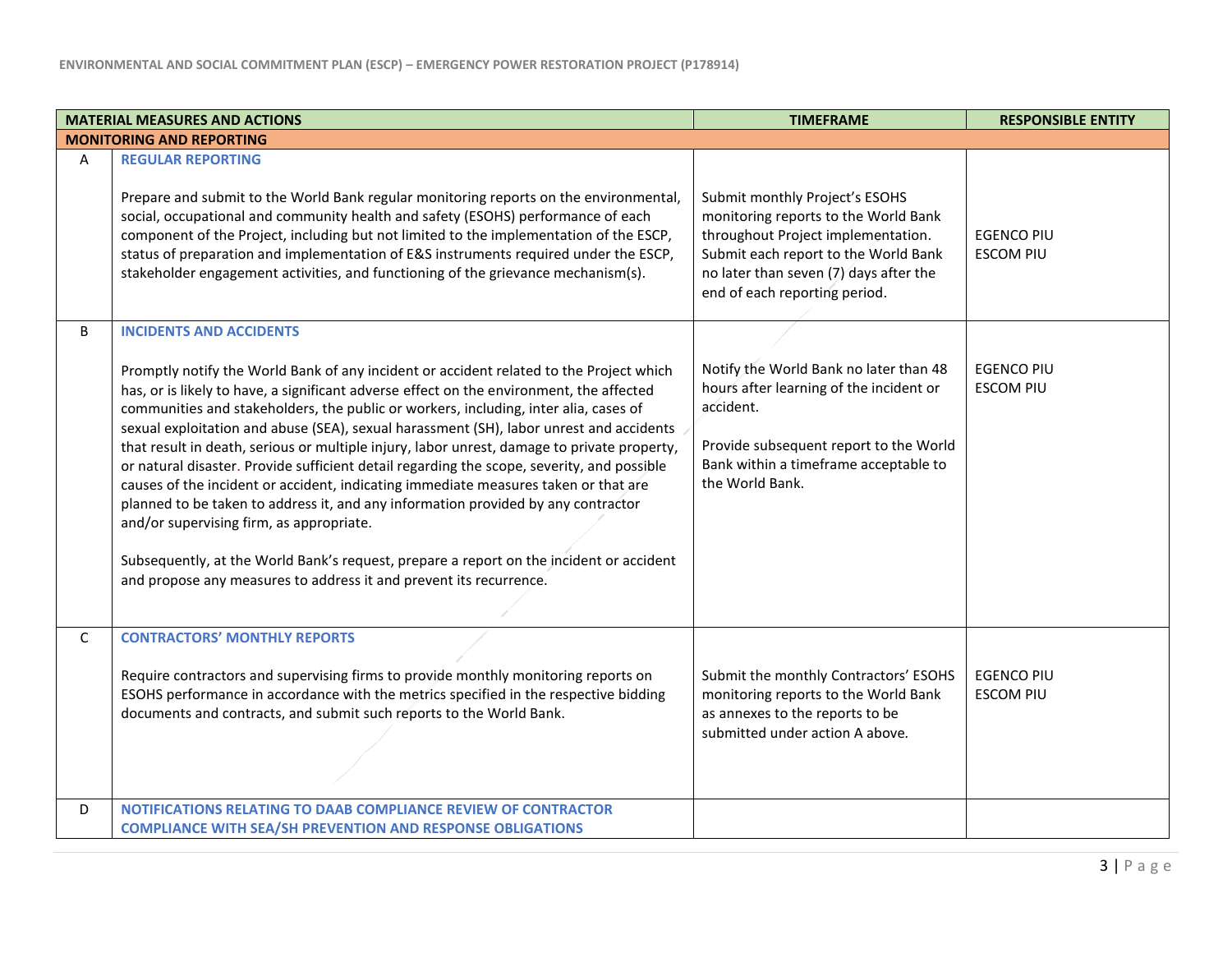|     | <b>MATERIAL MEASURES AND ACTIONS</b>                                                                                                                                                                                                                                                                                                                                                                                                                                                                                                                                                                                                                                                                                                                                                                                                                                                                                                                                                                                                                                                                                                               | <b>TIMEFRAME</b>                                                                                                                                                                                                                                                                                                                                                                                                                                                                                     | <b>RESPONSIBLE ENTITY</b>                                                                                 |
|-----|----------------------------------------------------------------------------------------------------------------------------------------------------------------------------------------------------------------------------------------------------------------------------------------------------------------------------------------------------------------------------------------------------------------------------------------------------------------------------------------------------------------------------------------------------------------------------------------------------------------------------------------------------------------------------------------------------------------------------------------------------------------------------------------------------------------------------------------------------------------------------------------------------------------------------------------------------------------------------------------------------------------------------------------------------------------------------------------------------------------------------------------------------|------------------------------------------------------------------------------------------------------------------------------------------------------------------------------------------------------------------------------------------------------------------------------------------------------------------------------------------------------------------------------------------------------------------------------------------------------------------------------------------------------|-----------------------------------------------------------------------------------------------------------|
|     | Notify the World Bank of any referral submitted to the Dispute Avoidance and<br>Adjudication Board (DAAB) to initiate a process of compliance review in relation to a<br>contractor's obligations to prevent and respond to sexual exploitation and abuse (SEA),<br>and/or sexual harassment (SH) specified in the respective works contract with such<br>contractor; and, in the event of any such referral, notify the World Bank of: (i) the<br>DAAB's decision on such referral; (ii) the contractor's Notice of Dissatisfaction, if any,<br>with such DAAB decision; (iii) any notification received on the commencement of an<br>emergency arbitration proceeding or full arbitration proceeding in relation to the DAAB's<br>decision; and (iv) the resulting emergency arbitration order and/or full arbitration order,<br>if any.                                                                                                                                                                                                                                                                                                         | No later than 7 days after the issuance<br>or receipt, as applicable, of the relevant<br>document (i.e., referral to the DAAB,<br>issuance of DAAB decision, Notice of<br>Dissatisfaction, notice of<br>commencement of emergency/full<br>arbitration order, as applicable).                                                                                                                                                                                                                         | <b>EGENCO PIU</b><br><b>ESCOM PIU</b>                                                                     |
|     | <b>ESS 1: ASSESSMENT AND MANAGEMENT OF ENVIRONMENTAL AND SOCIAL RISKS AND IMPACTS</b>                                                                                                                                                                                                                                                                                                                                                                                                                                                                                                                                                                                                                                                                                                                                                                                                                                                                                                                                                                                                                                                              |                                                                                                                                                                                                                                                                                                                                                                                                                                                                                                      |                                                                                                           |
| 1.1 | <b>ORGANIZATIONAL STRUCTURE</b><br>1. Establish and maintain a Project Implementation Unit (PIU), one each in both<br>Implementing Entities (EGENCO and ESCOM) with qualified staff and resources to<br>support management of ESOHS risks and impacts of the Project, including dedicated:<br>Environmental Safeguard Specialist (including expertise on infrastructure and equipment<br>design and safety requirements of ESS4 to coordinate with the separate Dam Specialist<br>for Component 1), Social Safeguard Specialist, Occupational Health and Safety<br>Safeguard Specialist (focusing on OHS matters of ESS2 matters) in each PIU.<br>In the event that the Social Safeguards Specialist doesn't have expertise in gender, then<br>an additional Gender Specialist will be required for the PIU. The Environment and Safety<br>Safeguard specialists should also have experience in natural risk disaster management<br>and emergency response. Resources include, for example, desk space, chair, computer,<br>etc., will be provided for conducting their safeguard functions.<br>Gender tagging will be implemented in the project. | 1. Establish and maintain the two PIUs<br>as set out in the Financing Agreement<br>and Project Agreement. Hire or appoint<br>dedicated Environmental Safeguard<br>Specialist, and Social Safeguard<br>Specialist prior to project disbursement<br>date, and a Gender Specialist (if<br>required) and an Occupational Health<br>and Safety Safeguard Specialist, prior to<br>the preparation of the ESF instruments,<br>and thereafter maintain these positions<br>throughout Project implementation. | EGENCO<br><b>ESCOM</b>                                                                                    |
|     | 2. Appoint competent counterpart safeguards team members in the EGENCO and<br>ESCOM Project Implementation Units either through recruitment or secondment within<br>30 (thirty) days of signing of Agreed Minutes of negotiations to initiate safeguards<br>preparation activities for the proposed project. These counterpart safeguards team<br>members shall remain in place until the recruitment of the permanent safeguards staff<br>into the EGENCO and ESCOM Project Implementation Units has taken place, based on<br>terms of reference satisfactory to the Association.                                                                                                                                                                                                                                                                                                                                                                                                                                                                                                                                                                 | 2. Appoint [interim] competent<br>counterpart safeguards team members<br>in the EGENCO and ESCOM Project<br>Implementation Units either through<br>recruitment or secondment within 30<br>(thirty) days of signing of Agreed<br>Minutes of Negotiations.                                                                                                                                                                                                                                             | Ministry of Energy<br>Ministry of Finance and<br><b>Economic Affairs</b><br><b>EGENCO</b><br><b>ESCOM</b> |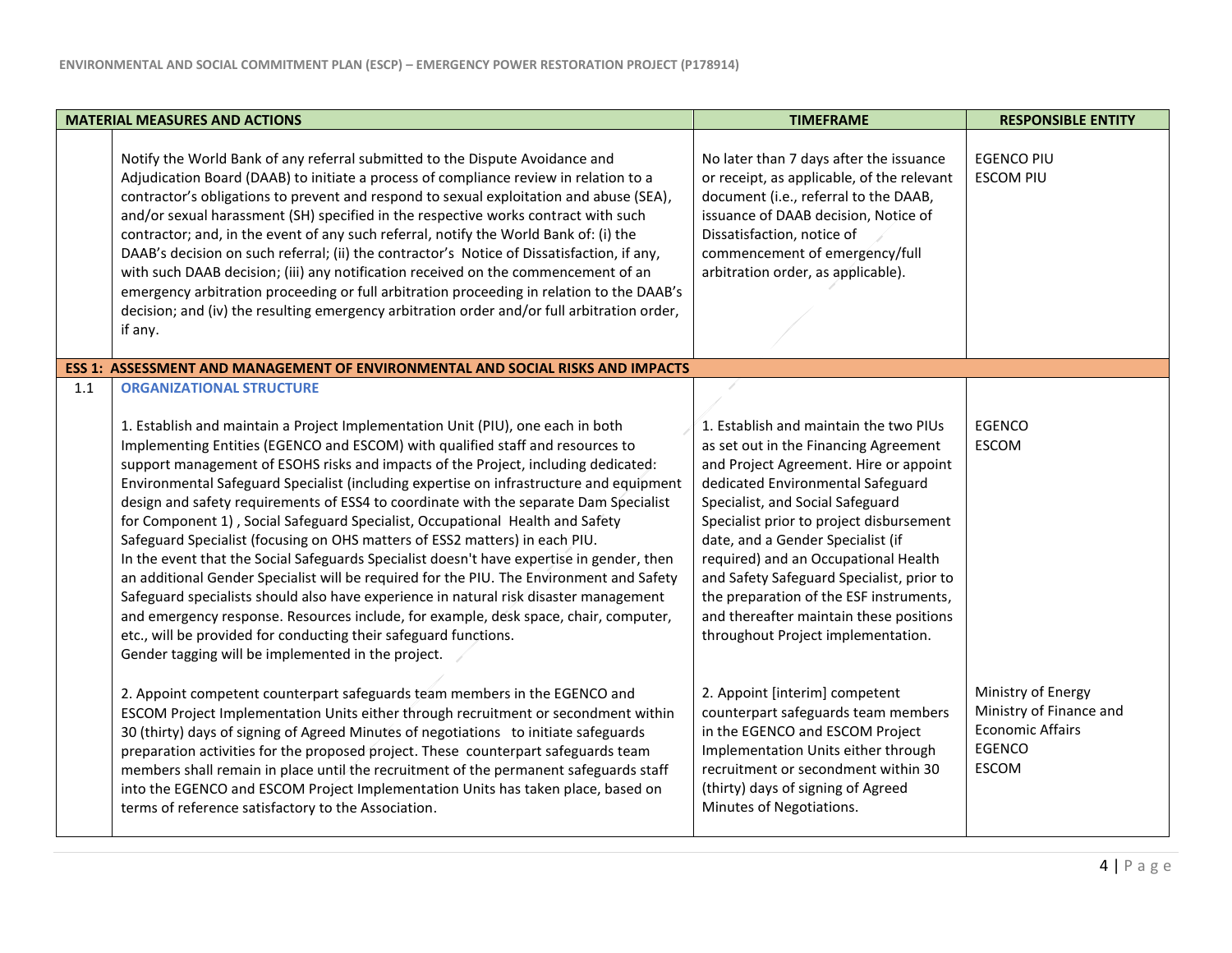|     | <b>MATERIAL MEASURES AND ACTIONS</b>                                                                                                                                                                                                                                                                                                                                                                                                                                                                                                                                                                                                                                                                                                           | <b>TIMEFRAME</b>                                                                                                                                                                                                                                                                                                                                                                                   | <b>RESPONSIBLE ENTITY</b>                                                                                                                          |
|-----|------------------------------------------------------------------------------------------------------------------------------------------------------------------------------------------------------------------------------------------------------------------------------------------------------------------------------------------------------------------------------------------------------------------------------------------------------------------------------------------------------------------------------------------------------------------------------------------------------------------------------------------------------------------------------------------------------------------------------------------------|----------------------------------------------------------------------------------------------------------------------------------------------------------------------------------------------------------------------------------------------------------------------------------------------------------------------------------------------------------------------------------------------------|----------------------------------------------------------------------------------------------------------------------------------------------------|
|     | 3. Each PIU will appoint an Independent Consultant (individual or firm) with international<br>and/or regional experience in the World Bank Environmental and Social Framework, to<br>support each PIU with the development of the necessary ESF Instruments.                                                                                                                                                                                                                                                                                                                                                                                                                                                                                   | 3. Appoint an Independent Consultant<br>Firm to support the PIUs in the<br>preparation of ESIA and ESF<br>instruments, by 30 September 2022.                                                                                                                                                                                                                                                       | <b>EGENCO</b><br>ESCOM                                                                                                                             |
|     | 4. EGENCO will appoint an Independent Sediment Specialist with international<br>experience in large dam and hydropower plant sediment management, to provide<br>technical guidance and support to EGENCO to oversee the development of the<br>emergency sediment management plan for immediate and project works, and oversee<br>the sediment assessment for the development of the updated Operation and<br>Management rules together with the Owner Engineer.                                                                                                                                                                                                                                                                                | 4. Throughout Project implementation<br>Appoint the Independent Sediment<br>Specialist within 15 days after<br>effectiveness.                                                                                                                                                                                                                                                                      | <b>EGENCO</b>                                                                                                                                      |
|     | 5. Establish a Project Steering Committee (PSC) comprising senior staff from the Ministry<br>of Energy, Ministry of Finance and Economic Affairs, EGENCO, and ESCOM. The two PIUs<br>will report to the PSC providing regular progress and information on project<br>implementation and challenges. The PSC will provide oversight, and high-level<br>coordination and meet to address any issues that need to be resolved including<br>facilitating any authorizations or approvals required for project implementation and<br>evaluating the overall progress of the project.<br>6. PIUs to appoint a Third-Party monitoring service provider, acceptable to the World<br>Bank, to objectively monitor and report on project implementation. | 5. Establish within 30 days after the<br>effectiveness of the financing, and<br>maintain the PSC and ensure regular<br>engagement between the PSC and PIU,<br>throughout project implementation.<br>6. Before any construction begins, each<br>PIU to appoint and maintain a 3rd Party<br>monitoring service provider by project<br>implementation and implemented<br>throughout project execution | Ministry of Energy<br>Ministry of Finance and<br><b>Economic Affairs</b><br><b>EGENCO</b><br><b>ESCOM</b><br><b>EGENCO PIU</b><br><b>ESCOM PIU</b> |
| 1.2 | <b>ENVIRONMENTAL AND SOCIAL INSTRUMENTS</b><br>1. Assess the environmental and social risks and impacts of the proposed Project<br>activities, in accordance with the ESSs, the WBG Environmental, Health and Safety                                                                                                                                                                                                                                                                                                                                                                                                                                                                                                                           |                                                                                                                                                                                                                                                                                                                                                                                                    |                                                                                                                                                    |
|     | Guidelines (EHSGs), and other relevant Good International Industry Practice (GIIP).<br>Prepare, disclose, adopt, and implement any environmental and social management<br>plans, or other instruments required for the respective Project activities based on the<br>assessment process, in accordance with the ESSs, the WBG EHSGs, and other relevant<br>Good International Industry Practice (GIIP), cleared by the World Bank prior to carrying<br>out project activities, and/or prior to applicable Contractor's appointment processes.                                                                                                                                                                                                  |                                                                                                                                                                                                                                                                                                                                                                                                    |                                                                                                                                                    |
|     | The instruments shall also include recommendations and mitigation measures proposed<br>through the ESS management plans.                                                                                                                                                                                                                                                                                                                                                                                                                                                                                                                                                                                                                       |                                                                                                                                                                                                                                                                                                                                                                                                    |                                                                                                                                                    |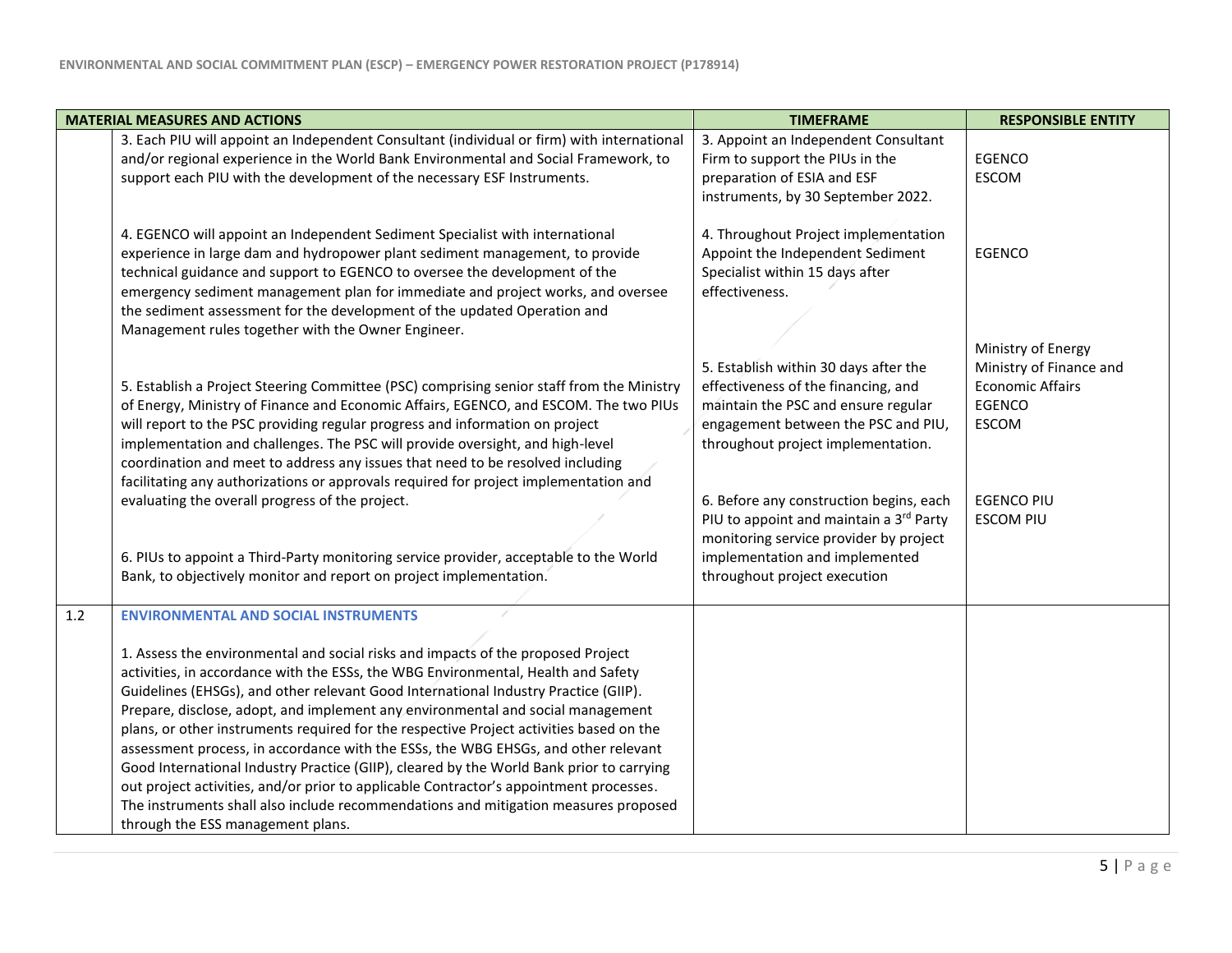Г

| <b>MATERIAL MEASURES AND ACTIONS</b>                                                                                                                                                                                                                                                                                                                                                                                                                                                                                                                                                                                                                                                                                                                                                                                                                                                                                                                                                                                                                                                                                                                                                                                                                                                                                                                                                                                                                                                                                                                                                                                                                                                                                                                                                                                                                                                                                                                                                                                                                                                                                                                                                                                                                                                                                                                                                                                                                                                                          | <b>TIMEFRAME</b>                                                                                                                                                                                                                                                                                                                                                                                                                                                                                                                                                                                                                                                                                                                                                                                                                                                                                                           | <b>RESPONSIBLE ENTITY</b>                                                                                                       |
|---------------------------------------------------------------------------------------------------------------------------------------------------------------------------------------------------------------------------------------------------------------------------------------------------------------------------------------------------------------------------------------------------------------------------------------------------------------------------------------------------------------------------------------------------------------------------------------------------------------------------------------------------------------------------------------------------------------------------------------------------------------------------------------------------------------------------------------------------------------------------------------------------------------------------------------------------------------------------------------------------------------------------------------------------------------------------------------------------------------------------------------------------------------------------------------------------------------------------------------------------------------------------------------------------------------------------------------------------------------------------------------------------------------------------------------------------------------------------------------------------------------------------------------------------------------------------------------------------------------------------------------------------------------------------------------------------------------------------------------------------------------------------------------------------------------------------------------------------------------------------------------------------------------------------------------------------------------------------------------------------------------------------------------------------------------------------------------------------------------------------------------------------------------------------------------------------------------------------------------------------------------------------------------------------------------------------------------------------------------------------------------------------------------------------------------------------------------------------------------------------------------|----------------------------------------------------------------------------------------------------------------------------------------------------------------------------------------------------------------------------------------------------------------------------------------------------------------------------------------------------------------------------------------------------------------------------------------------------------------------------------------------------------------------------------------------------------------------------------------------------------------------------------------------------------------------------------------------------------------------------------------------------------------------------------------------------------------------------------------------------------------------------------------------------------------------------|---------------------------------------------------------------------------------------------------------------------------------|
| The ESIA will include as annexures, a set of ESMPs including: the Waste Management<br>Plan, Hazardous Substances Management Plan, GBV/SEA/SH Action plan, Traffic<br>Management Plan. The ESIA and ESMPs will include requirements for resource efficiency<br>and pollution prevent and management. Additional management plans including the<br>archaeological assessment, biodiversity management plan, Disaster Risk Assessment and<br>Emergency Preparedness Plan for Project Implementation, the dam safety plans (such<br>as: (i) plan for construction supervision and quality assurance, (ii) an instrumentation<br>plan, (iii) an operation and maintenance plan, (iv) and an emergency preparedness plan),<br>Emergency Sediment Management Plan, Sediment Assessment for Kapichira scheme and<br>Kapichira O&M Plan (focusing on the critical aspects of sediment management<br>pertaining to Kapichira's operations, and to be further updated once a basin-wide<br>sediment management plan will be developed under Mpatamanga Phase I and SVTP 2<br>projects including a comprehensive sedimentation strategy and cumulative impact<br>assessment), and cultural heritage are described under the relevant ESS and will be<br>stand-alone plans.<br>Instruments for different sub-activities of the components to be developed/updated<br>include (not limited to):<br><b>COMPONENT 1: EGENCO</b><br>Develop a consolidated Environmental and Social Impact Assessment (ESIA) for<br>i.<br>the Project Component 1 Dam, training dike, spillway, and HPP rehabilitation<br>activities, and corresponding Environmental and Social Management Plans<br>(ESMPs), in accordance with the ESSs, , the WBG EHSGs, and other relevant Good<br>International Industry Practice (GIIP), including cumulative impacts.<br>The Phase 1 Cofferdam will fall under the Shire Valley Transformation Project<br>Phase 1 (SVTP-1), and the environmental and social management instruments will<br>be considered through SVTP'S updated ESMP. Safety measures for the small<br>cofferdam will be developed and reviewed by the independent panel to ensure<br>consistency with GIIP. EGENCO will ensure collaborative due diligence during<br>construction and operation of the cofferdam and regular management meetings<br>will be established between EGENCO and the SVTP project. In addition, EGENCO<br>agrees to adopt the results of the work of the third party experts referred in item<br>1.1 above. | 1. The ESF instruments shall be<br>developed, disclosed, consulted,<br>reviewed and cleared by the World<br>Bank, before the carrying out of the<br>relevant Project activities as referred to<br>the ESS sections below, and prior to<br>relevant Contractor's bidding processes,<br>and thereafter implemented<br>throughout the carrying out of<br>activities.<br>In line with section 3.4, submit<br>the<br>Emergency<br>Sediment<br>Management Plan together<br>with the RfP to be prepared for<br>desilting the left channel of the<br>reservoir, and in any case prior<br>to any excavation begins.<br>Prior to the bidding phase of<br>the cofferdam, the PIU shall<br>coordinate with SVTP project<br>and agree with the World Bank<br>on safety measures to be put in<br>place for the temporary dam.<br>Prior to relevant Contractor's<br>bidding processes, obtain Bank<br>clearance of the ESIA and<br>ESMPs. | <b>EGENCO PIU</b><br><b>ESCOM PIU</b><br>(As applicable)<br>Implementation also includes<br>contractors and sub-<br>contractors |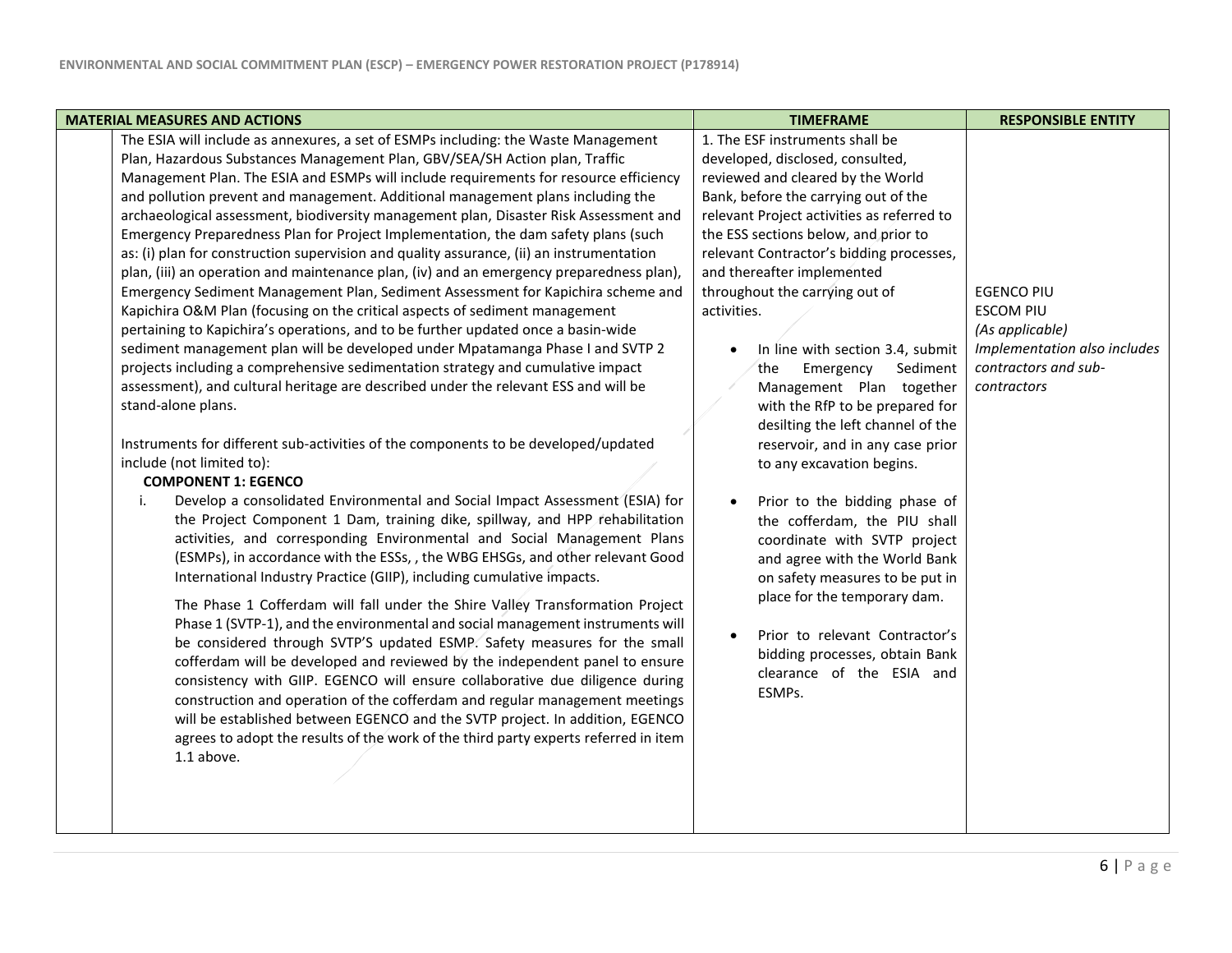|     | <b>MATERIAL MEASURES AND ACTIONS</b>                                                                                                                                                                                                                                                                                                                                                                                                                                                                                                                                                                                                                                                                                                                                                                                                                                                                                                                                                                                                                                                                                                                                                                                                                                                                                                                                                                                                                                                                                                                                                                                                                                                                                                                                                                                                                                                                                                                                                                                                                                                | <b>TIMEFRAME</b>                                                                                                                                                                                                                                                                                                                                                                                                                                                                                                                                                                                                                                                                                                                                                                                                                   | <b>RESPONSIBLE ENTITY</b>                                                                                                                        |
|-----|-------------------------------------------------------------------------------------------------------------------------------------------------------------------------------------------------------------------------------------------------------------------------------------------------------------------------------------------------------------------------------------------------------------------------------------------------------------------------------------------------------------------------------------------------------------------------------------------------------------------------------------------------------------------------------------------------------------------------------------------------------------------------------------------------------------------------------------------------------------------------------------------------------------------------------------------------------------------------------------------------------------------------------------------------------------------------------------------------------------------------------------------------------------------------------------------------------------------------------------------------------------------------------------------------------------------------------------------------------------------------------------------------------------------------------------------------------------------------------------------------------------------------------------------------------------------------------------------------------------------------------------------------------------------------------------------------------------------------------------------------------------------------------------------------------------------------------------------------------------------------------------------------------------------------------------------------------------------------------------------------------------------------------------------------------------------------------------|------------------------------------------------------------------------------------------------------------------------------------------------------------------------------------------------------------------------------------------------------------------------------------------------------------------------------------------------------------------------------------------------------------------------------------------------------------------------------------------------------------------------------------------------------------------------------------------------------------------------------------------------------------------------------------------------------------------------------------------------------------------------------------------------------------------------------------|--------------------------------------------------------------------------------------------------------------------------------------------------|
|     | For any new ancillary activities or new sites for existing activities related to or<br>ii.<br>associated with the project activities, including new sediment deposit areas,<br>quarry and/or borrow pit sites, new access roads, and any new labor camp sites,<br>a detailed Environmental and Social Impact Assessment (ESIA) will be prepared.<br>The ESIA must consider and assess alternative options for activity methods,<br>and/or location of the activities or sites.<br>Update, disclose, consult and adopt the detailed ESMP for dredging/excavation<br>iii.<br>works in the Kapichira dam prior to activity implementation, to reflect and<br>account for Project activities and ensure compliance of Project activities with the<br>ESSs, the WBG Environmental, Health and Safety Guidelines (EHSGs), and other<br>relevant Good International Industry Practice (GIIP).<br><b>COMPONENT 2: ESCOM</b><br>Develop, prepare, disclose, consult and adopt a detailed ESMP for reconstruction<br>iv.<br>of distribution and transmission lines to reflect and account for Project activities<br>and ensure compliance of Project activities with the ESSs, the WBG<br>Environmental, Health and Safety Guidelines (EHSGs), and other relevant Good<br>International Industry Practice (GIIP). If the proposed reconstruction works<br>and/or associated works should deviate from the existing/previous routes, an<br>ESIA will need to be prepared accordingly. ESMP to include Biodiversity<br>Management Plan recommendations.<br>2. Obtain relevant environmental permits and authorizations in compliance with<br>National legislation and regulations prior to commencement of such activities within the<br>project components and sub-activities.<br>3. Contractor, and subcontractors, shall adopt and implement mitigation and monitoring<br>measures of the ESIAs and ESMPs of the Project Activities in line with the ESSs, the WBG<br>Environmental, Health and Safety Guidelines (EHSGs), and other relevant Good<br>International Industry Practice (GIIP) | In line with section 3.4 and 6.2<br>of the ESCP, not less than six<br>months before starting the first<br>reservoir filling, agree with the<br>World Bank on the results of<br>the hydrological assessment,<br>environmental<br>flow<br>requirements and associated<br>updated<br>sediment<br>management plan, which will<br>be an integral part of the O&MP<br>rules for the Kapichira HPP as<br>developed by the Owner<br>Engineer<br>2. Obtain relevant environmental<br>permits and authorizations prior to<br>commencement of such activities.<br>3. Adopt the ESMPs before launching<br>the bidding process for the respective<br>Project activity and/or prior to<br>implementing any Project activity as<br>referred to the ESS sections below that<br>requires the adoption of such ESMPs.<br>Once adopted, implement the | <b>EGENCO PIU</b><br><b>ESCOM PIU</b><br>Contractors<br>Subcontractors<br><b>EGENCO PIU</b><br><b>ESCOM PIU</b><br>Contractors<br>Subcontractors |
| 1.3 | <b>MANAGEMENT OF CONTRACTORS</b>                                                                                                                                                                                                                                                                                                                                                                                                                                                                                                                                                                                                                                                                                                                                                                                                                                                                                                                                                                                                                                                                                                                                                                                                                                                                                                                                                                                                                                                                                                                                                                                                                                                                                                                                                                                                                                                                                                                                                                                                                                                    | respective ESMPs throughout Project<br>implementation.                                                                                                                                                                                                                                                                                                                                                                                                                                                                                                                                                                                                                                                                                                                                                                             |                                                                                                                                                  |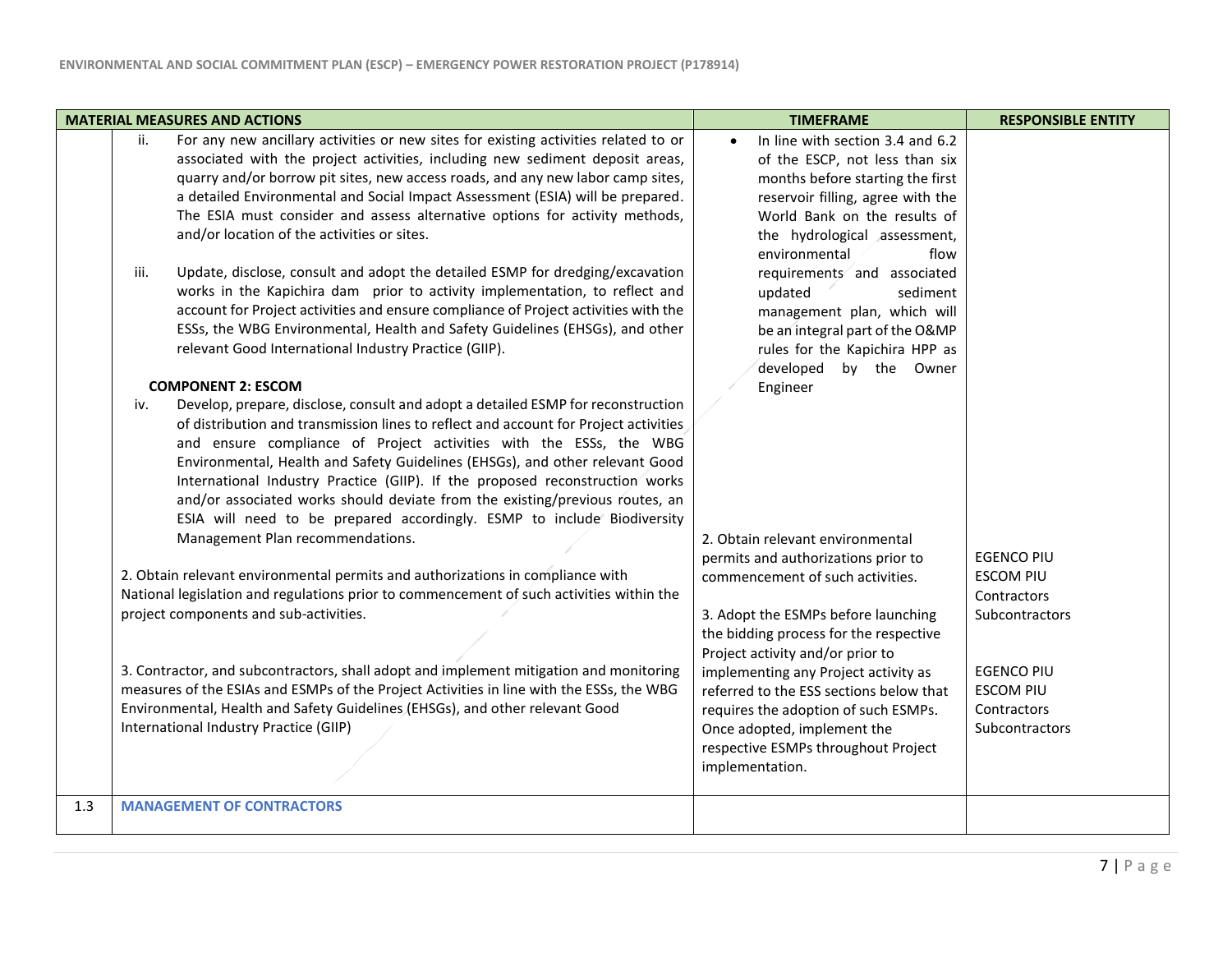|     | <b>MATERIAL MEASURES AND ACTIONS</b>                                                                                                                                                                                                                                                                                                                                                                                                                                                                                                                                                                                    | <b>TIMEFRAME</b>                                                                                                                                                                  | <b>RESPONSIBLE ENTITY</b>             |
|-----|-------------------------------------------------------------------------------------------------------------------------------------------------------------------------------------------------------------------------------------------------------------------------------------------------------------------------------------------------------------------------------------------------------------------------------------------------------------------------------------------------------------------------------------------------------------------------------------------------------------------------|-----------------------------------------------------------------------------------------------------------------------------------------------------------------------------------|---------------------------------------|
|     | Incorporate the relevant aspects of the ESCP, including, inter alia, the relevant E&S<br>instruments, the Labor Management Procedures, and code of conduct, into the ESOHS<br>specifications of the procurement documents and contracts with contractors and<br>supervising firms. Thereafter ensure that the contractors and supervising firms comply<br>and cause subcontractors to comply with the ESOHS specifications of their respective<br>contracts.                                                                                                                                                            | As part of the preparation of<br>procurement documents and respective<br>contracts.<br>Supervise contractors throughout<br>Project implementation.                                | <b>EGENCO PIU</b><br><b>ESCOM PIU</b> |
| 1.4 | <b>TECHNICAL ASSISTANCE</b>                                                                                                                                                                                                                                                                                                                                                                                                                                                                                                                                                                                             |                                                                                                                                                                                   |                                       |
|     | Ensure that the consultancies, studies (including feasibility studies, if applicable),<br>capacity building, training, and any other technical assistance including short term<br>consultancies, activities under the Project, including, inter alia, sediment assessment,<br>verification of environmental flow, , and the environmental and social instruments to be<br>supported under the TA are carried out in accordance with terms of reference<br>acceptable to the World Bank, that are consistent with the ESSs. Thereafter ensure that<br>the outputs of such activities comply with the terms of reference. | Throughout Project implementation.                                                                                                                                                | <b>EGENCO PIU</b><br><b>ESCOM PIU</b> |
| 1.5 | <b>ACTIVITIES SUBJECT TO RETROACTIVE FINANCING</b>                                                                                                                                                                                                                                                                                                                                                                                                                                                                                                                                                                      |                                                                                                                                                                                   |                                       |
|     | EGENCO PIU envisages the following activities will require retroactive financing:<br>Hiring of consultancies for preparation of E&S instruments and documentation<br>$\bullet$<br><b>ESMP Consultant for Phase 1 Works</b><br>Procurement of goods (e.g., motor vehicles for PIU, office furniture, laptops,<br>$\bullet$<br>mobile phone handsets and airtime for PIU)<br>Topographic survey and sediment lab testing<br>$\bullet$                                                                                                                                                                                     | Proposed activities for retroactive<br>financing to be procured and<br>implemented in accordance with World<br>Bank procurement and ESF procedures<br>and where applicable ESMPs. | <b>EGENCO PIU</b><br><b>ESCOM PIU</b> |
|     | ESCOM PIU envisages the following activities will require retroactive financing:<br>Hiring of consultancies for preparation of E&S instruments and documentation<br>$\bullet$<br>Implementation of SEP<br>$\bullet$<br>Procurement of goods (e.g., motor vehicles for PIU, transformers)<br>$\bullet$<br>Hiring of other key support consultancies for the PIU<br>$\bullet$                                                                                                                                                                                                                                             |                                                                                                                                                                                   |                                       |
|     | In case that any construction activities will be subject to retroactive financing, the<br>proposed activities will be subject to an EHS audit for completed construction activities,<br>including desilting and embankment stabilization.                                                                                                                                                                                                                                                                                                                                                                               |                                                                                                                                                                                   |                                       |
|     | <b>ESS 2: LABOR AND WORKING CONDITIONS</b>                                                                                                                                                                                                                                                                                                                                                                                                                                                                                                                                                                              |                                                                                                                                                                                   |                                       |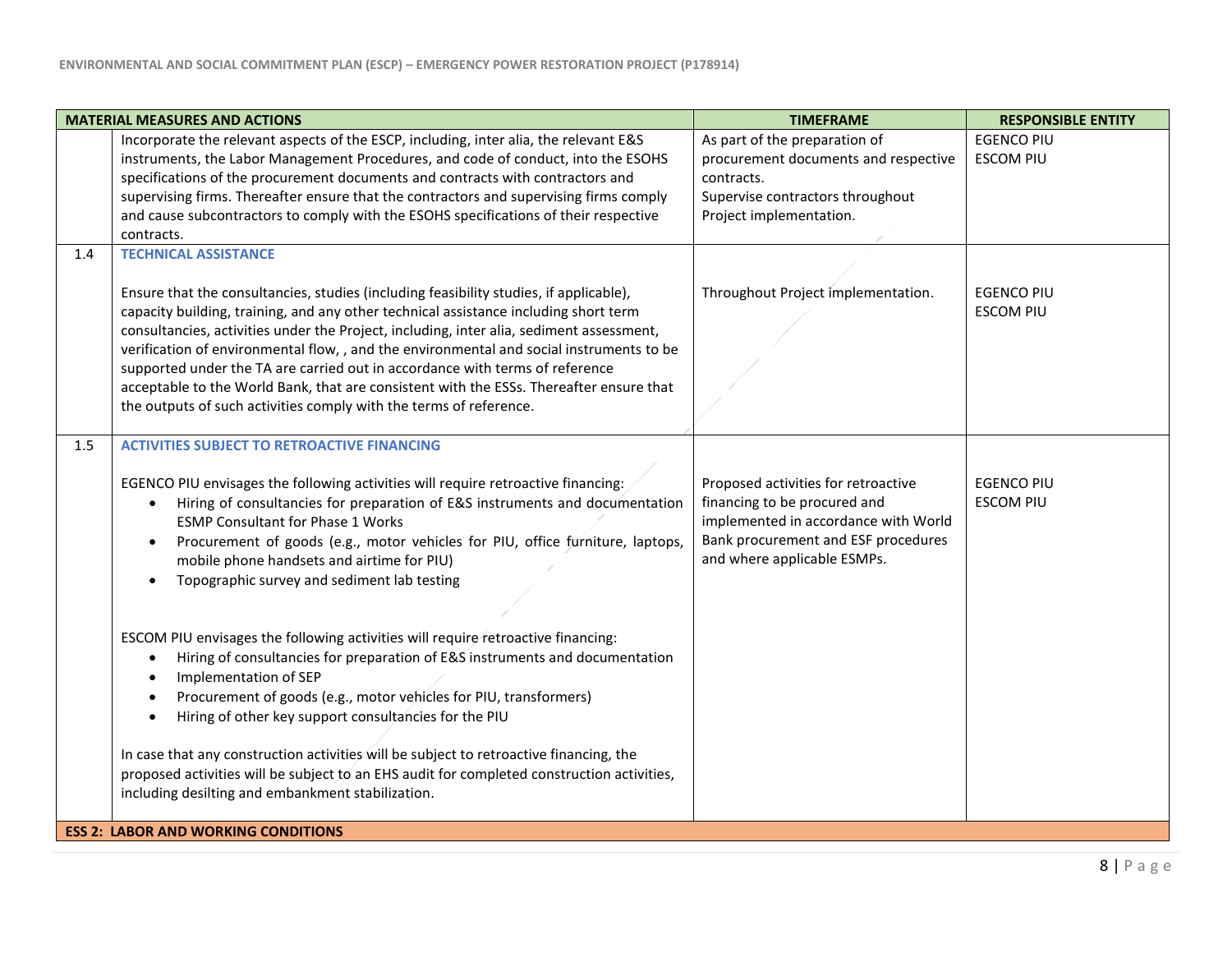|     | <b>MATERIAL MEASURES AND ACTIONS</b>                                                                                                                                                                                                                                                                                                                                                                                                                                                                                                                                                                                                                                                                                                                                                                                                                                                                                                                                                                                                                                                                                                                                   | <b>TIMEFRAME</b>                                                                                                                                                                                                                                         | <b>RESPONSIBLE ENTITY</b>             |
|-----|------------------------------------------------------------------------------------------------------------------------------------------------------------------------------------------------------------------------------------------------------------------------------------------------------------------------------------------------------------------------------------------------------------------------------------------------------------------------------------------------------------------------------------------------------------------------------------------------------------------------------------------------------------------------------------------------------------------------------------------------------------------------------------------------------------------------------------------------------------------------------------------------------------------------------------------------------------------------------------------------------------------------------------------------------------------------------------------------------------------------------------------------------------------------|----------------------------------------------------------------------------------------------------------------------------------------------------------------------------------------------------------------------------------------------------------|---------------------------------------|
| 2.1 | <b>LABOR MANAGEMENT PROCEDURES</b><br>The Project shall be carried out in accordance with the applicable requirements of ESS2,<br>in a manner acceptable to the World Bank, including through, inter alia, implementing<br>adequate occupational health and safety measures (including emergency preparedness<br>and response measures); setting out grievance arrangements for Project workers; and<br>incorporating labor requirements into the ESOHS specifications of the procurement<br>documents and contracts with contractors and supervising firms.<br>Develop, adopt and implement the Project Labor Management Procedures (LMP) for<br>the Project, including, inter alia, provisions on working conditions, management of<br>workers' relationships, occupational health and safety (including personal protective<br>equipment, and emergency preparedness and response), code of conduct with an<br>integration of prevention and response to GBV, SEA and SH issues, forced labor, gender<br>awareness, child labor, grievance arrangements for Project workers, and applicable<br>requirements for contractors, subcontractors, and supervising firms. | Develop and adopt the Project LMP<br>prior to relevant Contractor's bidding<br>processes, and thereafter implement<br>the Project LMP throughout Project<br>implementation.                                                                              | <b>EGENCO PIU</b><br><b>ESCOM PIU</b> |
| 2.2 | <b>GRIEVANCE MECHANISM FOR PROJECT WORKERS</b><br>Establish and operate a grievance mechanism for Project workers, as described in the<br>Project LMP and consistent with ESS2. Establish workers GRM as detailed out in the<br>LMP and engage Project workers on the same and thereafter maintain and<br>operate it throughout Project implementation                                                                                                                                                                                                                                                                                                                                                                                                                                                                                                                                                                                                                                                                                                                                                                                                                 | Establish workers GRM as detailed out<br>in LMP and made it operational prior to<br>relevant Contractor's bidding processes<br>and engage Project workers on the<br>same and thereafter maintain and<br>operate it throughout Project<br>implementation. | <b>EGENCO PIU</b><br><b>ESCOM PIU</b> |
| 2.3 | <b>GENDER TARGET</b><br>The project shall ensure that all gender gaps that are directly and indirectly associated<br>with the project are addressed in compliance with the World Bank Gender Strategy (2016-<br>23) including offering direct and indirect employment in areas where women benefit<br>disproportionately.<br>Each PIU to appoint an independent specialist with experience in gender within the<br>energy sector and familiar with the World Bank's Gender Strategy (2016-23) to support<br>each PIU with the implementation of the project's Gender Action Plan in collaboration<br>with the safeguards team. Special attention will be placed on women's economic<br>empowerment activities that reduce GBV risks, and raise gender awareness.                                                                                                                                                                                                                                                                                                                                                                                                       | A gender target of 20% female<br>employment, especially in STEM<br>positions, across the project has been<br>set.                                                                                                                                        | <b>EGENCO PIU</b><br><b>ESCOM PIU</b> |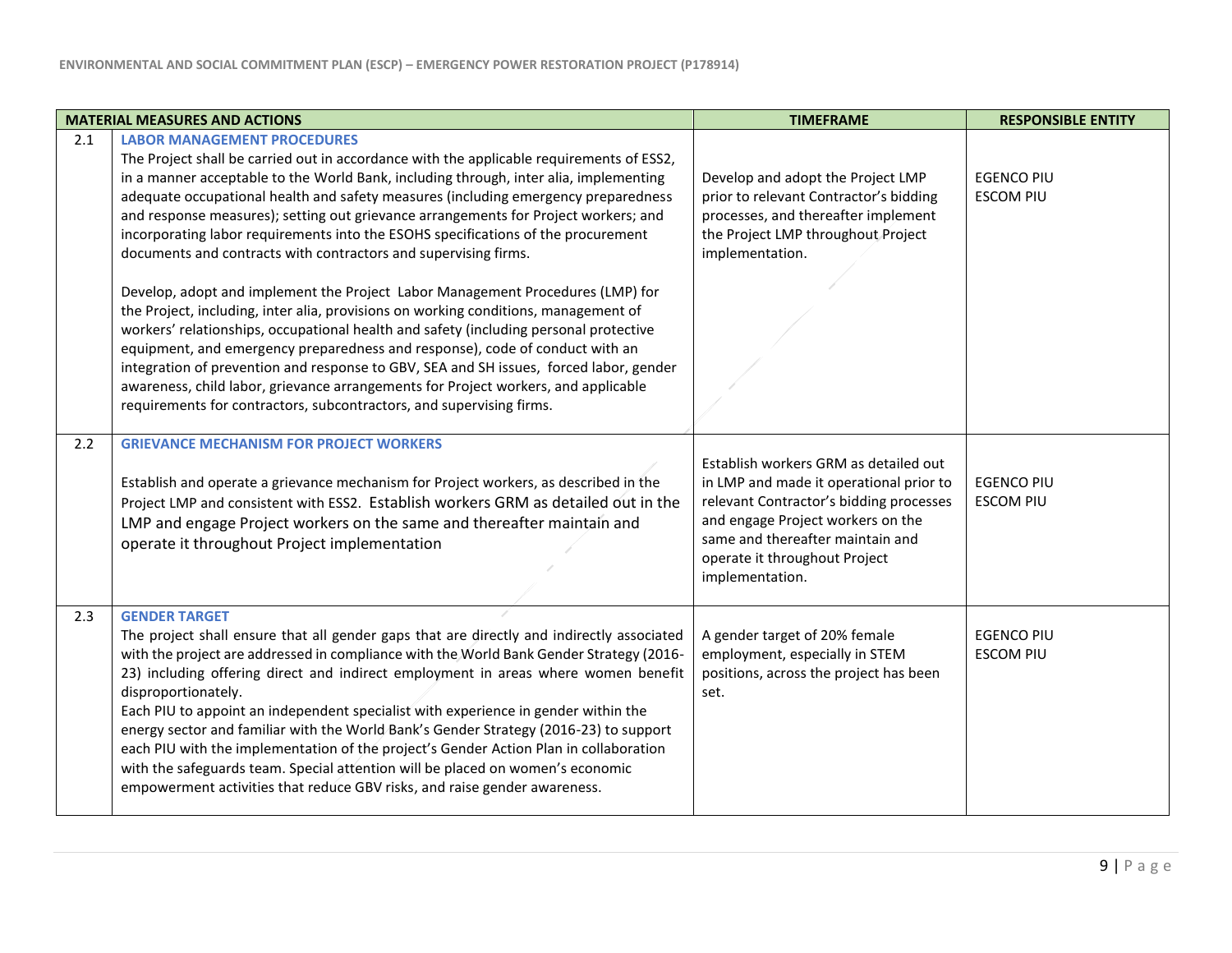|     | <b>MATERIAL MEASURES AND ACTIONS</b>                                                                                                                                                                                                                                                                                                                                                                                                                                                                                                                                                                                                                                                    | <b>TIMEFRAME</b>                                                                                                                                                                                                                                                                                                                                                         | <b>RESPONSIBLE ENTITY</b>             |
|-----|-----------------------------------------------------------------------------------------------------------------------------------------------------------------------------------------------------------------------------------------------------------------------------------------------------------------------------------------------------------------------------------------------------------------------------------------------------------------------------------------------------------------------------------------------------------------------------------------------------------------------------------------------------------------------------------------|--------------------------------------------------------------------------------------------------------------------------------------------------------------------------------------------------------------------------------------------------------------------------------------------------------------------------------------------------------------------------|---------------------------------------|
|     | Develop a joint implementation plan where the gender specialists of ESCOM and EGENCO                                                                                                                                                                                                                                                                                                                                                                                                                                                                                                                                                                                                    |                                                                                                                                                                                                                                                                                                                                                                          |                                       |
|     | PIUs will collaborate in the implementation of the project's gender action.                                                                                                                                                                                                                                                                                                                                                                                                                                                                                                                                                                                                             |                                                                                                                                                                                                                                                                                                                                                                          |                                       |
|     | <b>ESS 3: RESOURCE EFFICIENCY AND POLLUTION PREVENTION AND MANAGEMENT</b>                                                                                                                                                                                                                                                                                                                                                                                                                                                                                                                                                                                                               |                                                                                                                                                                                                                                                                                                                                                                          |                                       |
| 3.1 | <b>WASTE MANAGEMENT PLAN</b>                                                                                                                                                                                                                                                                                                                                                                                                                                                                                                                                                                                                                                                            |                                                                                                                                                                                                                                                                                                                                                                          |                                       |
|     | Each PIU to develop, adopt and implement a Waste Management Plan (WMP) applicable<br>to their component activities, as part of the various ESMPs, to manage hazardous and<br>non-hazardous wastes, consistent with ESS3. Disposal of waste will consider the Basal<br>Convention on the control of transboundary movements of hazardous wastes and their<br>disposal (BC-14/12) and in accordance with ESF requirements. Wastes streams should be<br>avoided, and where unavoidable, reuse and recycling should be promoted, and where<br>non-recyclable then disposed at authorized waste disposal sites. The Waste<br>Management Plan will be included in the ESMPs.                  | PIUs to develop and adopt their<br>component WMP prior to relevant<br>Contractor's bidding processes, in line<br>with the ESSs, the WBG Environmental,<br>Health and Safety Guidelines (EHSGs),<br>and other relevant Good International<br>Industry Practice (GIIP), and thereafter<br>implement the WMP throughout<br>Project implementation.                          | <b>EGENCO PIU</b><br><b>ESCOM PIU</b> |
| 3.2 | DISASTER RISK ASSESSMENT AND EMERGENCY PREPAREDNESS PLAN FOR PROJECT<br><b>IMPLEMENTATION (DRA-EPP)</b><br>Each PIU to conduct a Disaster Risk Assessment for Phase 1 and Phase 2 and develop<br>Emergency Preparedness plan and response procedures, for their component of the<br>project, specifically including further flooding risk on the project implementation. The<br>Risk assessment should include consideration of climate change effects on future<br>rainfall, with quantitative analysis of flooding scenarios. Findings and recommendations<br>to be included into site management and implementation procedures, design<br>considerations, and other ESF instruments. | Each PIU to develop and adopt the DRA-<br>EPP for their component, prior to<br>relevant Contractor's bidding processes,<br>in line with the ESSs, the WBG<br>Environmental, Health and Safety<br>Guidelines (EHSGs), and other relevant<br>Good International Industry Practice<br>(GIIP), and thereafter implement the<br>DRA-EPP throughout Project<br>implementation. | <b>EGENCO PIU</b><br><b>ESCOM PIU</b> |
| 3.3 | <b>RESOURCE EFFICIENCY AND POLLUTION PREVENTION AND MANAGEMENT</b><br>Incorporate resource efficiency and pollution prevention and management measures in<br>the ESIA and various ESMPs to be prepared under actions 1.2 and 1.5 above.                                                                                                                                                                                                                                                                                                                                                                                                                                                 | Same timeframe as for the adoption<br>and implementation of the ESIA and<br>various ESMPs, prior to relevant<br>Contractor's bidding processes                                                                                                                                                                                                                           | <b>EGENCO PIU</b><br><b>ESCOM PIU</b> |
| 3.4 | <b>SEDIMENT MANAGEMENT</b><br><b>I. EMERGENCY SEDIMENT MANAGEMENT PLAN</b>                                                                                                                                                                                                                                                                                                                                                                                                                                                                                                                                                                                                              |                                                                                                                                                                                                                                                                                                                                                                          |                                       |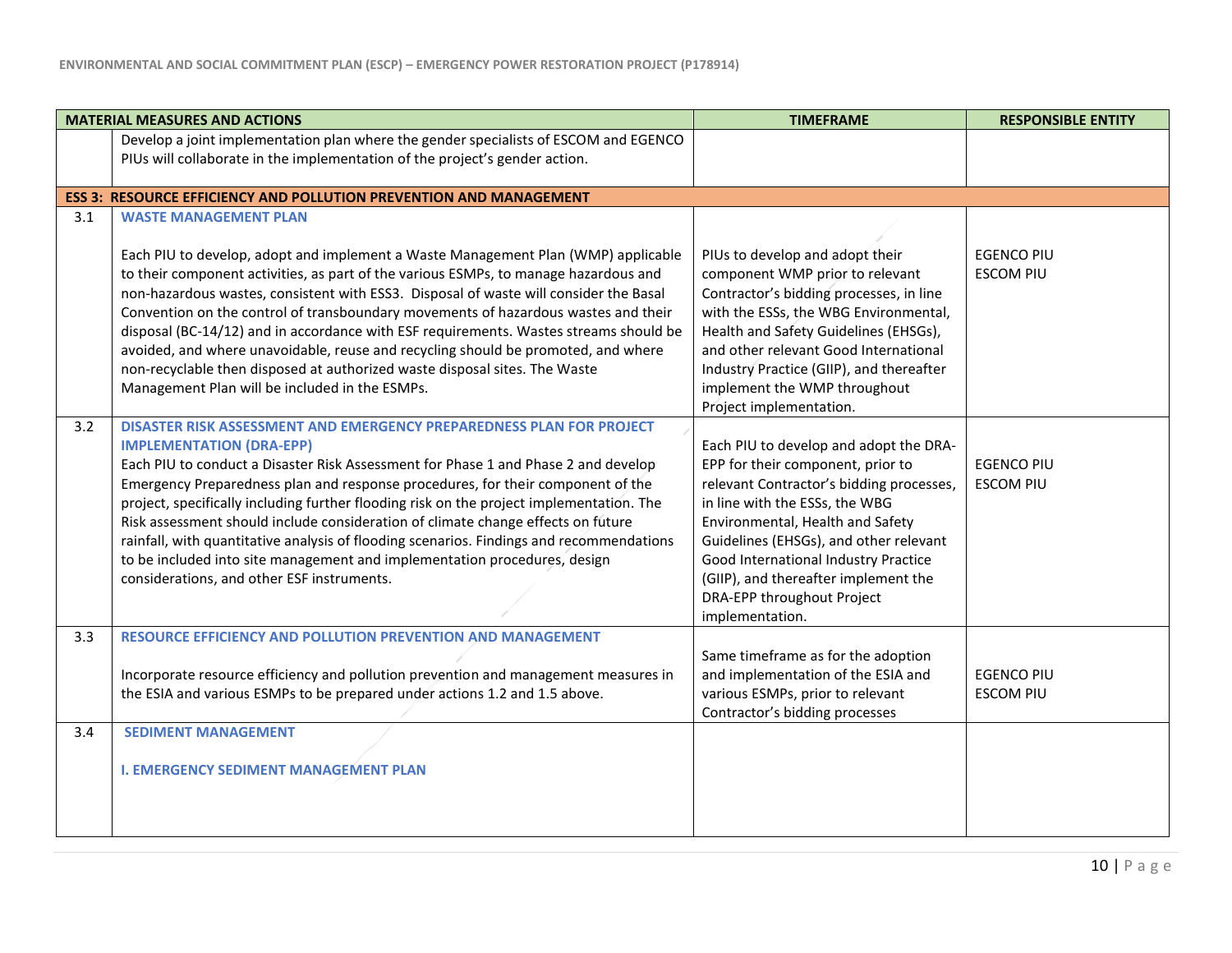|     | <b>MATERIAL MEASURES AND ACTIONS</b>                                                                                                                                                                                                                                                                                                                                                                                                                                                                                                                                                                                                                                                                                                                                                                                                                                                                                                                                                                                                                                                                                                                                                                                                                                                                                                                                                                                                                                          | <b>TIMEFRAME</b>                                                                                                                                                                                                                                                                                                                                                                | <b>RESPONSIBLE ENTITY</b>                            |
|-----|-------------------------------------------------------------------------------------------------------------------------------------------------------------------------------------------------------------------------------------------------------------------------------------------------------------------------------------------------------------------------------------------------------------------------------------------------------------------------------------------------------------------------------------------------------------------------------------------------------------------------------------------------------------------------------------------------------------------------------------------------------------------------------------------------------------------------------------------------------------------------------------------------------------------------------------------------------------------------------------------------------------------------------------------------------------------------------------------------------------------------------------------------------------------------------------------------------------------------------------------------------------------------------------------------------------------------------------------------------------------------------------------------------------------------------------------------------------------------------|---------------------------------------------------------------------------------------------------------------------------------------------------------------------------------------------------------------------------------------------------------------------------------------------------------------------------------------------------------------------------------|------------------------------------------------------|
|     | EGENCO together with Independent Sediment Specialist to develop an Emergency<br>sediment management plan for the immediate phase of works, to excavate a channel<br>through the sediment to divert water back to the HPP, removing accumulated sediment<br>from the reservoir, including the temporary storage and/or disposal of the sediment. The<br>plan should set out the approach to opening the channel, removal of the accumulated<br>sediment in the reservoir, recommendation show the sediment could be used, and how<br>to manage the sediments while the reconstruction works are underway, in accordance<br>with ESS3 and ESS6. Development of the plan to be guided by the STC Sediment<br>Specialist. A detailed ESIA including impact to the Chikwawa District floodplain and<br>displacement of persons under future floods, and impacts to the Elephant Marsh Ramsar<br>wetland, will required should the option of flushing the sediment be considered.<br><b>II. SEDIMENT ASSESSMENT and KAPICHIRA O&amp;M PLAN</b><br>Conduct an assessment to determine the sediment load and regime entering Kapichira<br>reservoir, together with verified Environmental Flow Requirements (ESS6, section 6.2) in<br>order to develop updated Operation and Maintenance Operating Rules for the<br>sustainable operation of Kapichira HPP (and SVTP) and sustainability of Elephant Marsh<br>Ramsar wetland and Chikwawa Flood plain. consistent with ESS3 and ESS6. | I. Submit the Emergency Sediment<br>Management Plan together with the<br>RfP to be prepared for desilting the left<br>channel of the reservoir, and in any<br>case prior to any excavation begins.<br>II. Detailed sediment assessment to be<br>embodied in ToRs of the Owner<br>Engineer and Kapichira sediment plan<br>to be integrated in O&M plan<br>(deadline under ESS4). | <b>EGENCO PIU</b><br><b>EGENCO PIU</b><br><b>MOE</b> |
|     |                                                                                                                                                                                                                                                                                                                                                                                                                                                                                                                                                                                                                                                                                                                                                                                                                                                                                                                                                                                                                                                                                                                                                                                                                                                                                                                                                                                                                                                                               |                                                                                                                                                                                                                                                                                                                                                                                 |                                                      |
| 3.4 | <b>HAZARDOUS SUBSTANCES MANAGEMENT PLAN</b><br>Each PIU to develop, adopt and implement a Hazardous Substances Management Plan<br>(HSMP) to safely handle, manage, store, and transport hazardous substances including<br>explosives, in accordance with the ESF requirements and approved by the World Bank.<br>Disposal of hazardous waste will consider the Basal Convention on the control of<br>transboundary movements of hazardous wastes and their disposal (BC-14/12). The<br>HSMP will be included as an annexure in the ESMPs.                                                                                                                                                                                                                                                                                                                                                                                                                                                                                                                                                                                                                                                                                                                                                                                                                                                                                                                                     | PIUs to develop and adopt their HSMP<br>prior relevant Contractor's bidding<br>processes, in line with the ESSs, the<br>WBG Environmental, Health and Safety<br>Guidelines (EHSGs), and other relevant<br>Good International Industry Practice<br>(GIIP), and thereafter implement the<br>HSMP throughout Project<br>implementation.                                            | <b>EGENCO PIU</b><br><b>ESCOM PIU</b>                |
|     | <b>ESS 4: COMMUNITY HEALTH AND SAFETY</b>                                                                                                                                                                                                                                                                                                                                                                                                                                                                                                                                                                                                                                                                                                                                                                                                                                                                                                                                                                                                                                                                                                                                                                                                                                                                                                                                                                                                                                     |                                                                                                                                                                                                                                                                                                                                                                                 |                                                      |
| 4.1 | <b>TRAFFIC AND ROAD SAFETY</b>                                                                                                                                                                                                                                                                                                                                                                                                                                                                                                                                                                                                                                                                                                                                                                                                                                                                                                                                                                                                                                                                                                                                                                                                                                                                                                                                                                                                                                                |                                                                                                                                                                                                                                                                                                                                                                                 |                                                      |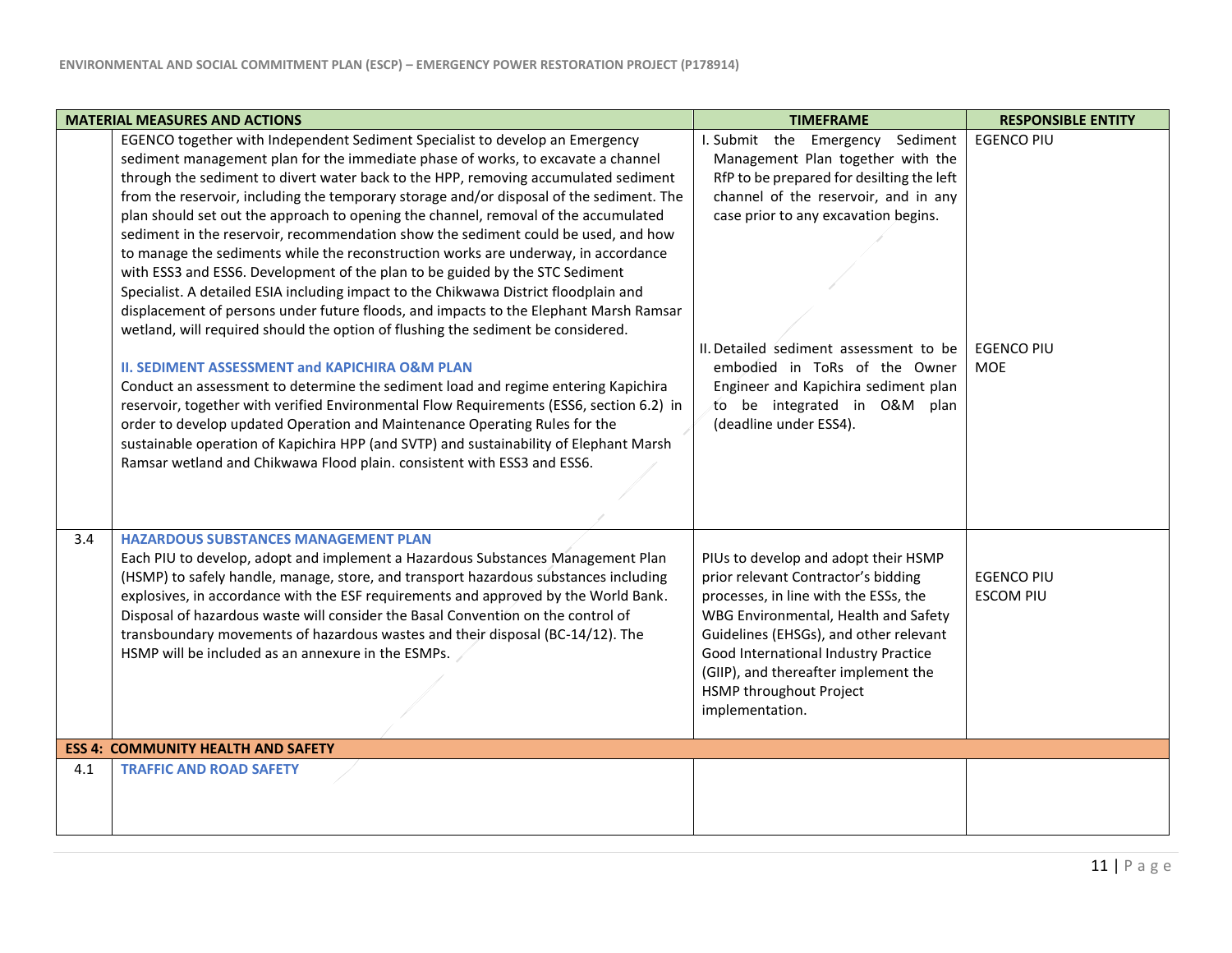|     | <b>MATERIAL MEASURES AND ACTIONS</b>                                                                                                                                                                                                                                                                                                                                                                                                                                                                                                                                                                                                                                                                                                                | <b>TIMEFRAME</b>                                                                                                                                                                                                                                                                                                                 | <b>RESPONSIBLE ENTITY</b>             |
|-----|-----------------------------------------------------------------------------------------------------------------------------------------------------------------------------------------------------------------------------------------------------------------------------------------------------------------------------------------------------------------------------------------------------------------------------------------------------------------------------------------------------------------------------------------------------------------------------------------------------------------------------------------------------------------------------------------------------------------------------------------------------|----------------------------------------------------------------------------------------------------------------------------------------------------------------------------------------------------------------------------------------------------------------------------------------------------------------------------------|---------------------------------------|
|     | The Traffic Management Plan (TMP) will set out management and mitigation measures<br>for traffic and road safety to be implemented across both components and all<br>contractors and service providers on the project, including inter alia consideration of the<br>road worthiness of vehicles, and competence of vehicle operators, signage, etc.<br>Incorporate measures to manage traffic and road safety risks as required by the ESIA and<br>various ESMPs to be prepared under actions 1.2 and 1.5 above. Traffic and road safety to<br>consider location of schools, and safety of public around construction machinery and<br>vehicles, as well as mitigation measures for noise and dust/emission disturbance by<br>construction traffic. | PIUs to develop and adopt their TMP<br>prior relevant Contractor's bidding<br>processes, line with the ESSs, the WBG<br>Environmental, Health and Safety<br>Guidelines (EHSGs), and other relevant<br>Good International Industry Practice<br>(GIIP), and thereafter implement the<br>HSMP throughout Project<br>implementation. | <b>EGENCO PIU</b><br><b>ESCOM PIU</b> |
| 4.2 | <b>COMMUNITY HEALTH AND SAFETY</b><br>Assess and manage specific risks and impacts to the community and adjacent land users,<br>arising from Project activities, including, inter alia, noise disturbance, sediment loads,<br>behavior of Project workers, risks of labor influx, response to emergency situations, etc.,<br>and include mitigation measures in the ESIA and various ESMPs to be prepared in<br>accordance with the ESSs, the WBG Environmental, Health and Safety Guidelines<br>(EHSGs), and other relevant Good International Industry Practice (GIIP).                                                                                                                                                                           | Same timeframe as the respective ESIAs<br>and various ESMPs, prior to relevant<br>Contractor's bidding processes.                                                                                                                                                                                                                | <b>EGENCO PIU</b><br><b>ESCOM PIU</b> |
| 4.3 | <b>GBV, SEA AND SH RISKS</b><br>Adopt and implement a GBV/SEA/SH Action Plan as a standalone report, to be included<br>in the annexure of the ESIA and various ESMPs, to assess and manage the risks of GBV,<br>SEA and SH. The action plan will include awareness raising and capacity building<br>including topics inter alia, gender equity, GBV, SEA, SH.                                                                                                                                                                                                                                                                                                                                                                                       | Develop and adopt the GBV/SEA/SH<br>Action Plan prior to relevant<br>Contractor's bidding processes, and<br>thereafter implement the SEA/SH<br>Action Plan throughout Project<br>implementation.                                                                                                                                 | <b>EGENCO PIU</b><br><b>ESCOM PIU</b> |
| 4.4 | DAM SAFETY (FOR ANNEX A, PARA. 2. ESS4)<br>EGENCO agrees to adopt and implement the following dam safety measures, in<br>accordance with the ESSs, dam safety plans as listed below and maintain the 5 main<br>spillway gates operational throughout the project (including phase 1 implemented by<br>SVTP):                                                                                                                                                                                                                                                                                                                                                                                                                                        |                                                                                                                                                                                                                                                                                                                                  | <b>EGENCO PIU</b>                     |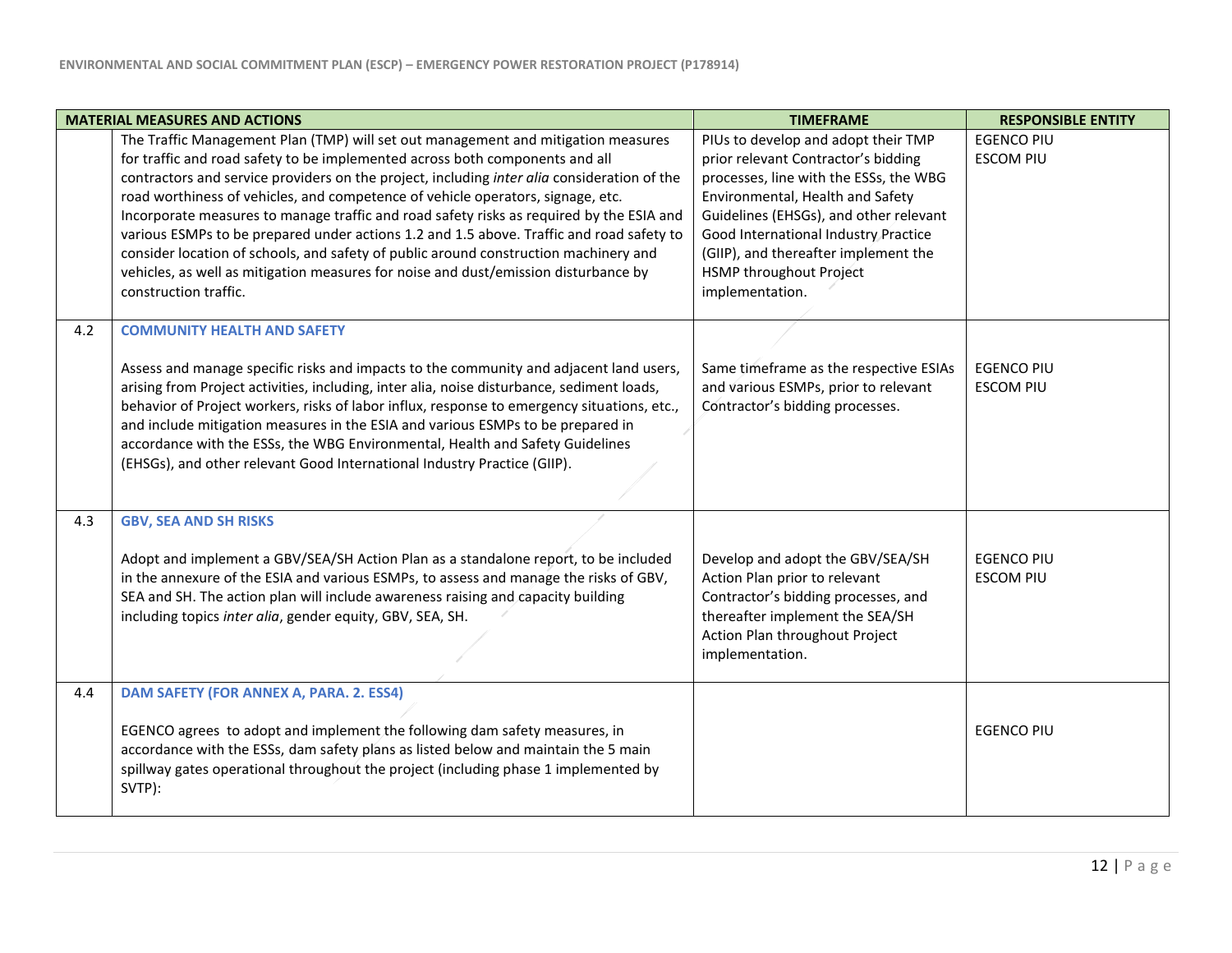| <b>MATERIAL MEASURES AND ACTIONS</b>                                                      | <b>TIMEFRAME</b>                                                   | <b>RESPONSIBLE ENTITY</b> |
|-------------------------------------------------------------------------------------------|--------------------------------------------------------------------|---------------------------|
| 1. Establish and maintain an independent Panel of Experts (POE), with terms of            | 1. Establish and maintain an                                       |                           |
| reference and composition acceptable to the World Bank, to, inter alia, review and        | independent panel of experts (POE) by                              |                           |
| advise on matters related to safety and other critical aspects of the Kapichira Dam, its  | beginning of OE2's design studies, and                             |                           |
| appurtenant structures, the catchment area, the reservoir embankments, and                | thereafter maintain the Panel                                      |                           |
| downstream areas, as relevant. Implement the recommendations made by the POE,             | throughout Project implementation,                                 |                           |
| unless otherwise agreed in writing by the World Bank.                                     | including the reservoir filling. Proposed<br>same POE as for SVTP. |                           |
| 2. Engage one or more independent dam specialists with terms of reference acceptable      |                                                                    |                           |
| to the World Bank to, inter alia: (a) inspect and evaluate the safety status of the       | 2. Done for (a) and (c). Owner Engineer                            |                           |
| Kapichira dam, its appurtenances, and its performance history; (b) review and evaluate    | (OE2) for phase 2 works will                                       |                           |
| the owner's operation and maintenance procedures; and (c) provide a written report of     | complement and implement items (b)                                 |                           |
| findings and recommendations for any remedial work or safety related measures             | and (c) - targeted timeframe December                              |                           |
| necessary to upgrade the Kapichira dam to an acceptable standard of safety.               | 2022.                                                              |                           |
|                                                                                           | Dam safety assessment proposed to be                               |                           |
| 3. Engage experienced and competent professionals for the supervision of the design       | ready by date of Board approval.                                   |                           |
| and re-construction of Kapichira dam, and require EGENCO to adopt and implement dam       |                                                                    |                           |
| safety measures during the design, bid tendering, re-construction, operation, and         | 3. Appoint Owner Engineer (OE2) within                             |                           |
| maintenance of the Kapichira dam and associated works.                                    | 4 months of date of effectiveness                                  |                           |
| 4. Safety measures for the small cofferdam will be developed under the SVTP project and   | 4. Prior to the bidding phase of the                               |                           |
| reviewed by the independent panel to ensure consistency with GIIP. EGENCO will ensure     | cofferdam, and thereafter for                                      |                           |
| collaborative due diligence during construction and operation of the cofferdam and        | coordination through project                                       |                           |
| regular management meetings will be established between EGENCO and the SVTP               | implementation                                                     |                           |
| project. In addition, EGENCO agrees to adopt the results of the work of the third party   |                                                                    |                           |
| experts referred in item 1.1 above.                                                       | 5. Plans to be prepared by OE2. (i) by                             |                           |
|                                                                                           | December 2022, (ii) prior to                                       |                           |
| 5. Develop, adopt and implement the following Dam Safety Plans (DSP) for the Kapichira    | commencement of bidding phase, (iii)                               |                           |
| dam according to ESS4 requirements: (i) a plan for construction supervision and quality   | not less than six months before starting                           |                           |
| assurance (CSQAP); (ii) an instrumentation plan (IP); (iii) an operation and maintenance  | the first reservoir filling (iv) not less                          |                           |
| plan (O&MP); and (iv) an emergency preparedness plan (EPP).                               | than one year before starting the                                  |                           |
|                                                                                           | reservoir filling.                                                 |                           |
| 6. Engage the POE to carry out a safety inspection of the Kapichira dam at intervals of   |                                                                    |                           |
| not less than every six (6) months during Project implementation. The first of dam safety | 6. Initial inspection by July 2022, and at                         |                           |
| inspection should be carried out no later than August 2022.                               | least every six (6) months during project                          |                           |
|                                                                                           | implementation, including the review of                            |                           |
|                                                                                           | (CSQAP) periodically.                                              |                           |
|                                                                                           |                                                                    |                           |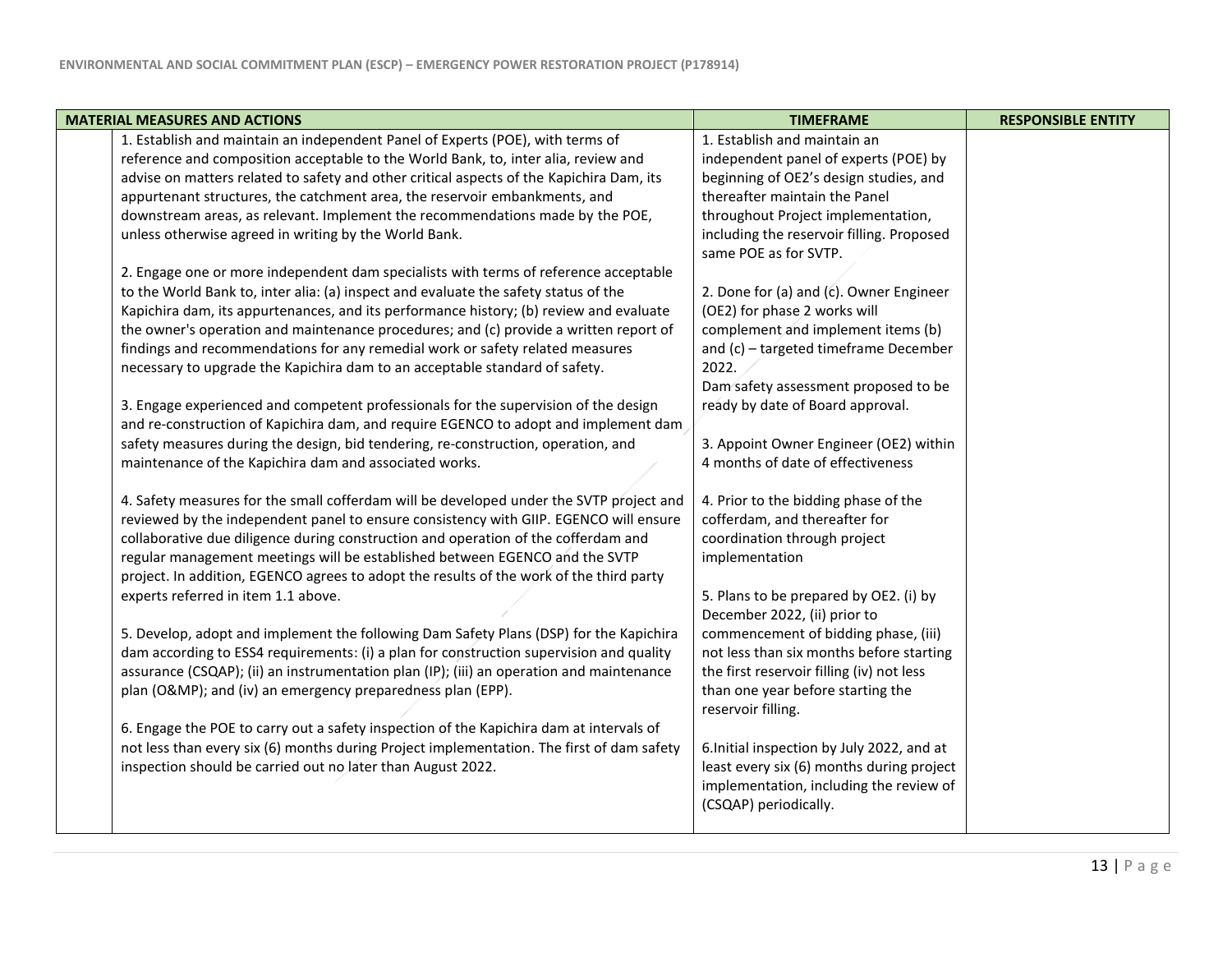|     | <b>MATERIAL MEASURES AND ACTIONS</b>                                                                                                                                                                                                                                                                                                                                                                                                                                                                                              | <b>TIMEFRAME</b>                                                                                                                                                                                                                                                                                                                                      | <b>RESPONSIBLE ENTITY</b>             |
|-----|-----------------------------------------------------------------------------------------------------------------------------------------------------------------------------------------------------------------------------------------------------------------------------------------------------------------------------------------------------------------------------------------------------------------------------------------------------------------------------------------------------------------------------------|-------------------------------------------------------------------------------------------------------------------------------------------------------------------------------------------------------------------------------------------------------------------------------------------------------------------------------------------------------|---------------------------------------|
|     |                                                                                                                                                                                                                                                                                                                                                                                                                                                                                                                                   |                                                                                                                                                                                                                                                                                                                                                       |                                       |
|     | <b>ESS 5: LAND ACQUISITION, RESTRICTIONS ON LAND USE AND INVOLUNTARY RESETTLEMENT</b>                                                                                                                                                                                                                                                                                                                                                                                                                                             |                                                                                                                                                                                                                                                                                                                                                       |                                       |
| 5.1 | <b>RESETTLEMENT POLICY FRAMEWORK</b><br>Adopt and implement a Resettlement Policy Framework (RPF) for the Project, consistent<br>with ESS5, including physical and economic displacement.                                                                                                                                                                                                                                                                                                                                         | Develop and adopt the RPF, 60 days<br>after project's disbursement date and<br>thereafter implement the RPF<br>throughout Project implementation.                                                                                                                                                                                                     | <b>EGENCO PIU</b><br><b>ESCOM PIU</b> |
| 5.2 | <b>RESETTLEMENT ACTION PLANS</b><br>Adopt and implement a resettlement action plan (RAP) or Livelihood Plan (LP) for each<br>activity under the Project for which the RPF requires such RAP, consistent with ESS5.                                                                                                                                                                                                                                                                                                                | Develop, adopt and implement the<br>respective RAP/LP, including ensuring<br>that before taking possession of the<br>land and related assets or economic<br>displacement, full compensation has<br>been provided and as applicable<br>displaced people have been resettled<br>and moving allowances or alternative<br>livelihoods have been provided. | <b>EGENCO PIU</b><br><b>ESCOM PIU</b> |
| 5.3 | <b>GRIEVANCE MECHANISM</b><br>The grievance mechanism to address resettlement related complaints shall be described<br>in the RPF and SEP. The Project GRM shall be used to address resettlement related<br>complaints and issues. Specific Resettlement Plans shall describe the GRM to be applied.                                                                                                                                                                                                                              | To be detailed out in the updated SEP<br>and operationalize and maintain the<br>GRM throughout project<br>implementation                                                                                                                                                                                                                              | <b>EGENCO PIU</b><br><b>ESCOM PIU</b> |
|     | <b>ESS 6: BIODIVERSITY CONSERVATION AND SUSTAINABLE MANAGEMENT OF LIVING NATURAL RESOURCES</b>                                                                                                                                                                                                                                                                                                                                                                                                                                    |                                                                                                                                                                                                                                                                                                                                                       |                                       |
| 6.1 | <b>BIODIVERSITY RISKS AND IMPACTS</b><br>The PIUs to conduct assessment of biodiversity and living natural resources risks and<br>compile Biodiversity Management Plan (BMP) in accordance with ESS6 for their relevant<br>project components, compiled and included as part of the ESIA and various ESMPs, in<br>accordance with ESS6, and applicable mitigation measures in the relevant project<br>designs. The BMPs for the respective components will in, without limitation, will take<br>into consideration the following: | Compile and adopt the BMPs as part of<br>the ESIA and ESMP, prior to relevant<br>Contractor's bidding processes, and<br>thereafter implement the BMPs<br>throughout Project implementation.                                                                                                                                                           | <b>EGENCO PIU</b><br><b>ESCOM PIU</b> |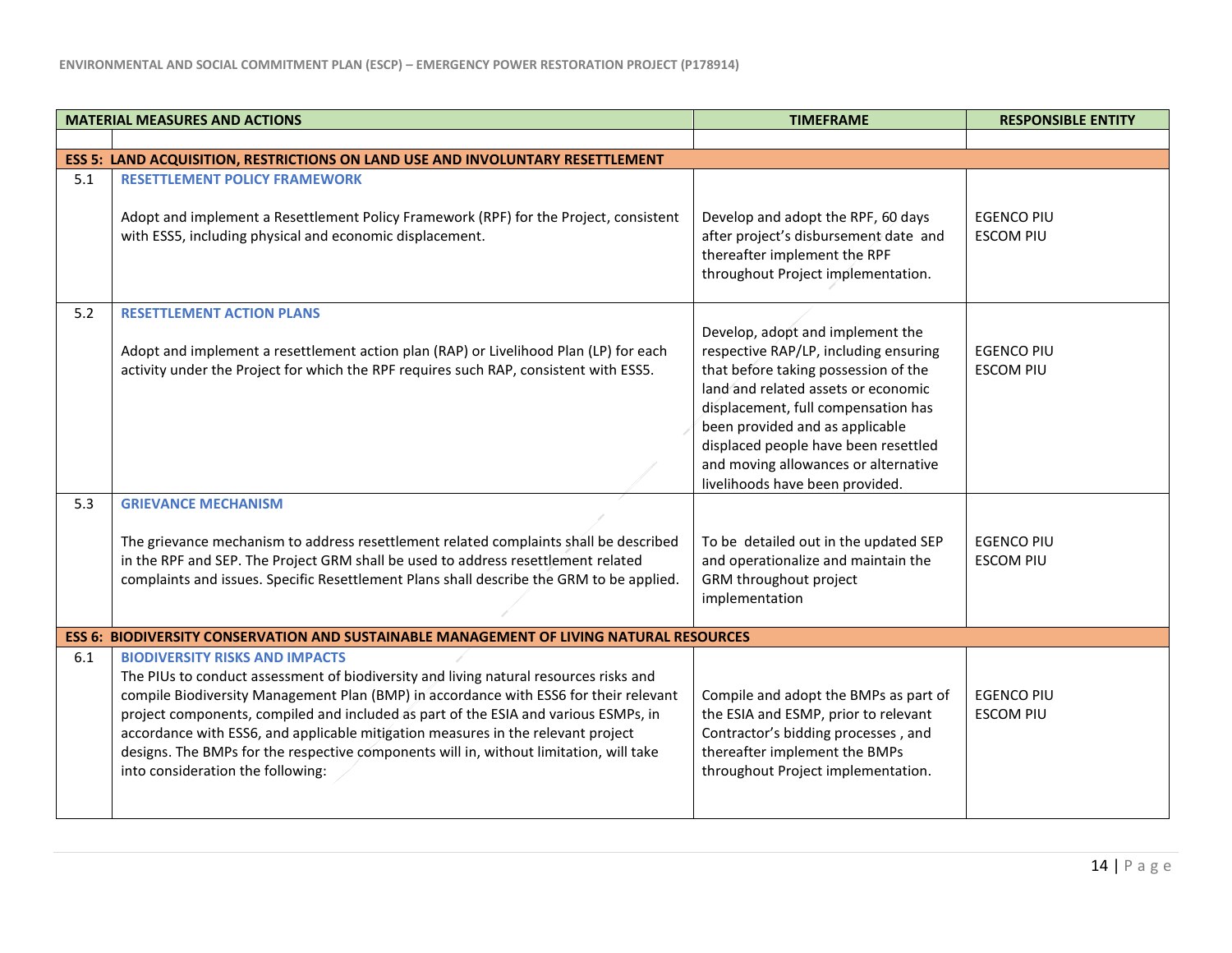| <b>MATERIAL MEASURES AND ACTIONS</b>                                                                                                                                                                                                                                                                                                                                     |                                                                                                                                                                                                                                                                                                                                                                                                                                                                                                                                                          | <b>TIMEFRAME</b>                                                                                                                                                                                                                                                       | <b>RESPONSIBLE ENTITY</b> |  |  |
|--------------------------------------------------------------------------------------------------------------------------------------------------------------------------------------------------------------------------------------------------------------------------------------------------------------------------------------------------------------------------|----------------------------------------------------------------------------------------------------------------------------------------------------------------------------------------------------------------------------------------------------------------------------------------------------------------------------------------------------------------------------------------------------------------------------------------------------------------------------------------------------------------------------------------------------------|------------------------------------------------------------------------------------------------------------------------------------------------------------------------------------------------------------------------------------------------------------------------|---------------------------|--|--|
|                                                                                                                                                                                                                                                                                                                                                                          | Component 1: the adjacent biodiverse and critically sensitive area of Majete Wildlife<br>Reserve, the aquatic biota of the Shire River, and impacts to the downstream Elephant<br>Marsh Ramsar wetland. The BMP to set out, without limitation, activities preventing<br>wildlife crimes, poaching, and cleaning and disinfecting activities of contractor<br>equipment to prevent spread of vector diseases and invasive species. Impacts from the<br>BMP to be included in the ESIA and ESMP, considering mitigation, offsets, and/or<br>compensation. |                                                                                                                                                                                                                                                                        |                           |  |  |
|                                                                                                                                                                                                                                                                                                                                                                          | <b>Component 2:</b> the avifaunal and bat biota considering mitigation measures to<br>avoid/reduce collisions and electrocutions.                                                                                                                                                                                                                                                                                                                                                                                                                        |                                                                                                                                                                                                                                                                        |                           |  |  |
|                                                                                                                                                                                                                                                                                                                                                                          | Both BMPs to include requirements for implementing a fauna and flora rescue program<br>prior to any construction commences, in case of protected/endangered/vulnerable<br>species are encountered either at project areas or at the ancillary sites (for example the<br>new sediment disposal dam, quarries, access roads, etc.).                                                                                                                                                                                                                        |                                                                                                                                                                                                                                                                        |                           |  |  |
| $6.2$                                                                                                                                                                                                                                                                                                                                                                    | Verification of Environmental Flow release for Kapichira HPP<br>Verification of the hydrological assessments and requirements for SVTP, Kapichira HPP<br>operating rules, and Environmental Flow Requirements through Kapichira Falls, to be<br>included into the updated Operating Rules for the Rehabilitated Kapichira HPP.                                                                                                                                                                                                                           | Review and verify hydrological<br>assessment to verify Environmental<br>Flow Requirements through Kapichira<br>Falls, to be included in the updated<br>Kapichira O&M plan.                                                                                             | <b>EGENCO PIU</b>         |  |  |
|                                                                                                                                                                                                                                                                                                                                                                          | ESS 7: INDIGENOUS PEOPLES/SUB-SAHARAN AFRICAN HISTORICALLY UNDERSERVED TRADITIONAL LOCAL COMMUNITIES                                                                                                                                                                                                                                                                                                                                                                                                                                                     |                                                                                                                                                                                                                                                                        |                           |  |  |
| At this stage no indigenous peoples are expected to be encountered. Should the situation change, then an Indigenous Peoples Planning framework and plan shall be<br>developed, and the relevant E&S instruments updated and disclosed to reflect this change, all in accordance with ESS7 and to the satisfaction of the Association.<br><b>ESS 8: CULTURAL HERITAGE</b> |                                                                                                                                                                                                                                                                                                                                                                                                                                                                                                                                                          |                                                                                                                                                                                                                                                                        |                           |  |  |
| 8.1                                                                                                                                                                                                                                                                                                                                                                      | <b>CULTURAL HERITAGE RISKS AND IMPACTS</b>                                                                                                                                                                                                                                                                                                                                                                                                                                                                                                               |                                                                                                                                                                                                                                                                        |                           |  |  |
|                                                                                                                                                                                                                                                                                                                                                                          | EGENCO PIU to liaise with the Archaeological department to conduct an Archeological<br>assessment of exposed fuse-plug and immediate downstream area as priority. The<br>Archeological assessment should consider all project sites, ancillary works and<br>associated facilities. Based on outcome of assessment, develop, adopt and implement a<br>Cultural Heritage Management Plan (CHMP) as part of the Project ESIA, in accordance<br>with ESS8.                                                                                                   | Conduct Archeological assessment<br>three months before construction of<br>the emergency spillway begins.<br>Develop and adopt the CHMP prior to<br>relevant Contractor's bidding processes<br>and thereafter implement the CHMP<br>throughout Project implementation. | <b>EGENCO PIU</b>         |  |  |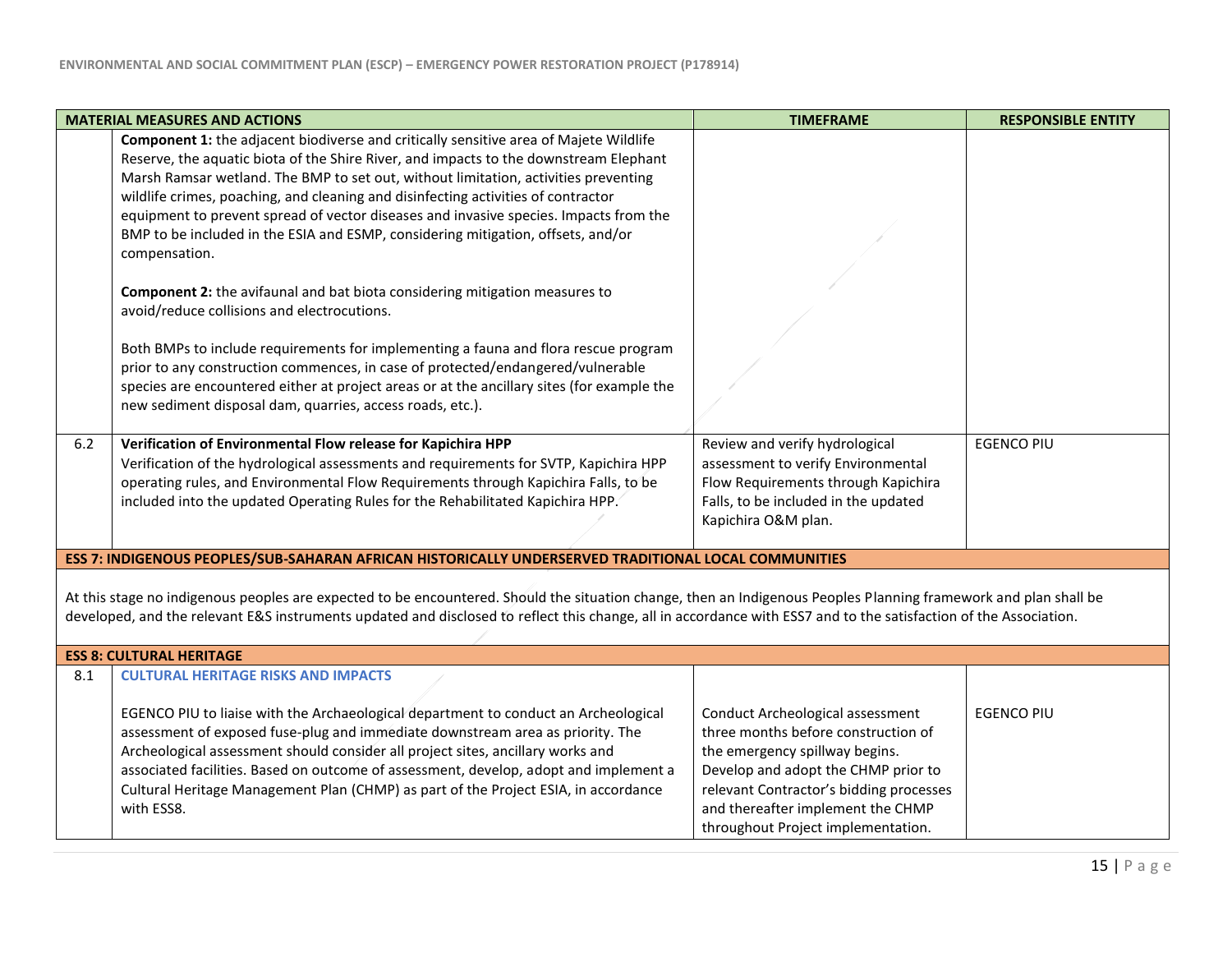| <b>MATERIAL MEASURES AND ACTIONS</b> |                                                                                                                                                                                                                                                                                                                                                                                                                                                                                                                                                                                                                                                                                                                                                                                                       | <b>TIMEFRAME</b>                                                                                                                                                                                                                                                        | <b>RESPONSIBLE ENTITY</b>             |
|--------------------------------------|-------------------------------------------------------------------------------------------------------------------------------------------------------------------------------------------------------------------------------------------------------------------------------------------------------------------------------------------------------------------------------------------------------------------------------------------------------------------------------------------------------------------------------------------------------------------------------------------------------------------------------------------------------------------------------------------------------------------------------------------------------------------------------------------------------|-------------------------------------------------------------------------------------------------------------------------------------------------------------------------------------------------------------------------------------------------------------------------|---------------------------------------|
| 8.2                                  | <b>CHANCE FINDS</b>                                                                                                                                                                                                                                                                                                                                                                                                                                                                                                                                                                                                                                                                                                                                                                                   |                                                                                                                                                                                                                                                                         |                                       |
|                                      | Describe and implement the chance finds procedures to be included in the ESIA and<br>various ESMPs of the Project, as well as specific training on chance finds procedures for<br>field workers, and in Toolbox talks.                                                                                                                                                                                                                                                                                                                                                                                                                                                                                                                                                                                | Same timeframe as the respective ESIAs<br>and various ESMPs. Implement the<br>procedures throughout Project<br>implementation.                                                                                                                                          | <b>EGENCO PIU</b><br><b>ESCOM PIU</b> |
|                                      | <b>ESS 10: STAKEHOLDER ENGAGEMENT AND INFORMATION DISCLOSURE</b>                                                                                                                                                                                                                                                                                                                                                                                                                                                                                                                                                                                                                                                                                                                                      |                                                                                                                                                                                                                                                                         |                                       |
| 10.1                                 | STAKEHOLDER ENGAGEMENT PLAN PREPARATION AND IMPLEMENTATION                                                                                                                                                                                                                                                                                                                                                                                                                                                                                                                                                                                                                                                                                                                                            |                                                                                                                                                                                                                                                                         |                                       |
|                                      | Adopt and implement a Stakeholder Engagement Plan (SEP) for the Project, consistent<br>with ESS10, which shall include measures to, inter alia, provide stakeholders with timely,<br>relevant, understandable and accessible information, and consult with them in a<br>culturally appropriate manner, which is free of manipulation, interference, coercion,<br>discrimination and intimidation.                                                                                                                                                                                                                                                                                                                                                                                                     | Implement the SEP agreed at<br>negotiations and update SEP 60 days<br>after project disbursement date, and<br>consequently implement throughout<br>the project implementation, and update<br>as deemed necessary based on the<br>process described in para. 2 - page 2. | <b>EGENCO PIU</b><br><b>ESCOM PIU</b> |
| 10.2                                 | <b>KEY STAKEHOLDER ENGAGEMENT</b><br>Establish a regular engagement platform with African Parks (Majete Wildlife Reserve),<br>EGENCO PIU, and SVTP PIU.                                                                                                                                                                                                                                                                                                                                                                                                                                                                                                                                                                                                                                               | Initiate and maintain fortnightly<br>engagement with African Parks, SVTP<br>PIU, EGENCO PIU, and implement<br>throughout project implementation.                                                                                                                        | <b>EGENCO PIU</b>                     |
| 10.3                                 | <b>PROJECT GRIEVANCE MECHANISM</b><br>Establish, publicize, maintain, and operate an accessible grievance mechanism, to<br>receive and facilitate resolution of concerns and grievances in relation to the Project,<br>promptly and effectively, in a transparent manner that is culturally appropriate and<br>readily accessible to all Project-affected parties, at no cost and without retribution,<br>including concerns and grievances filed anonymously, in a manner consistent with<br>ESS10.<br>The grievance mechanism shall be equipped to receive, register, and facilitate the<br>resolution of GBV/SEA/SH complaints, including through the referral of survivors to<br>relevant gender-based violence service providers, all in a safe, confidential, and survivor-<br>centered manner. | Establish the Project grievance<br>mechanism and thereafter maintain<br>and operate the mechanism throughout<br>Project implementation.                                                                                                                                 | <b>EGENCO PIU</b><br><b>ESCOM PIU</b> |
|                                      | <b>CAPACITY SUPPORT</b>                                                                                                                                                                                                                                                                                                                                                                                                                                                                                                                                                                                                                                                                                                                                                                               |                                                                                                                                                                                                                                                                         |                                       |
|                                      |                                                                                                                                                                                                                                                                                                                                                                                                                                                                                                                                                                                                                                                                                                                                                                                                       |                                                                                                                                                                                                                                                                         |                                       |